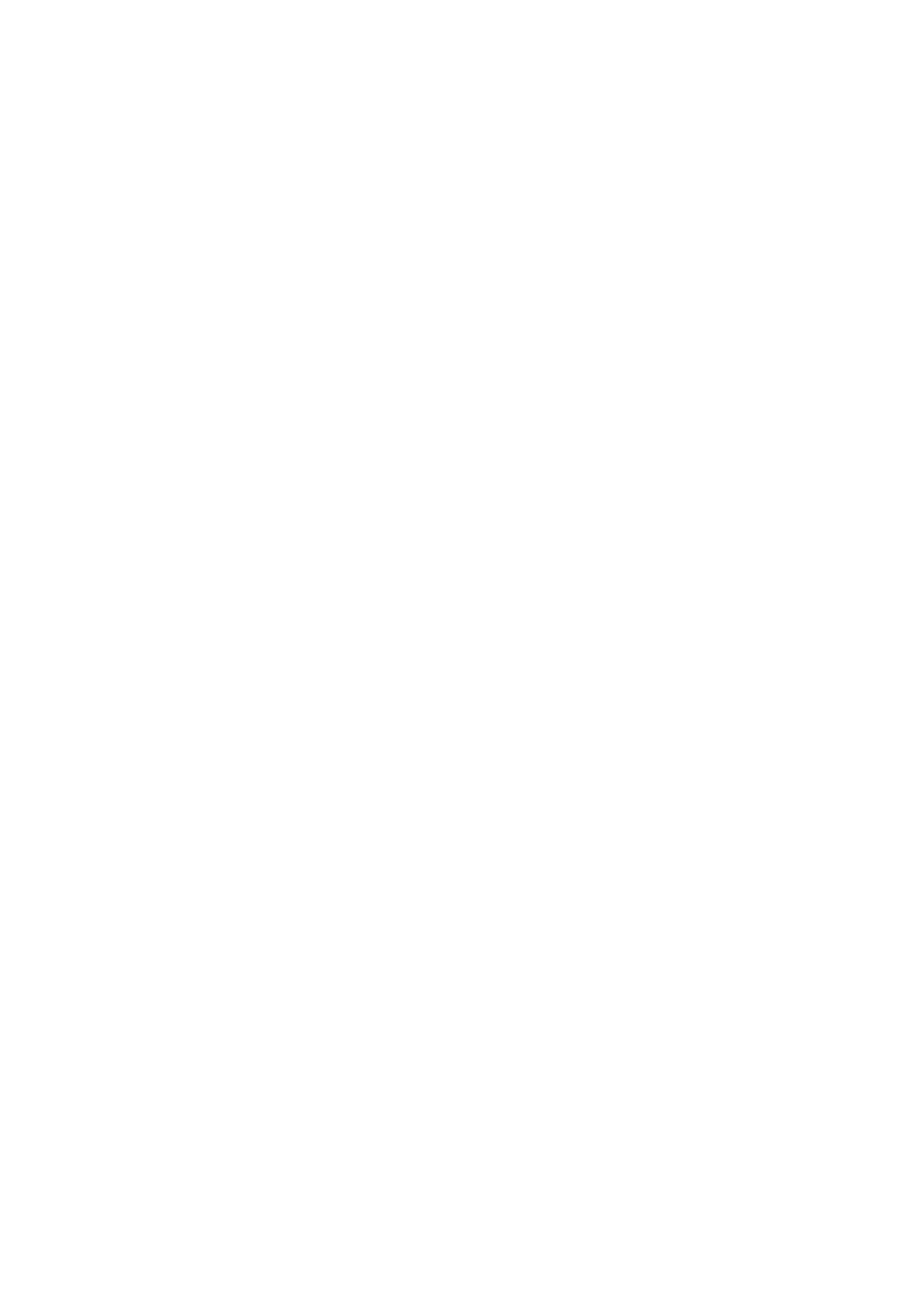α − **COMM**®

**PC Software for** 

 **Stepper Motor Controller Systems**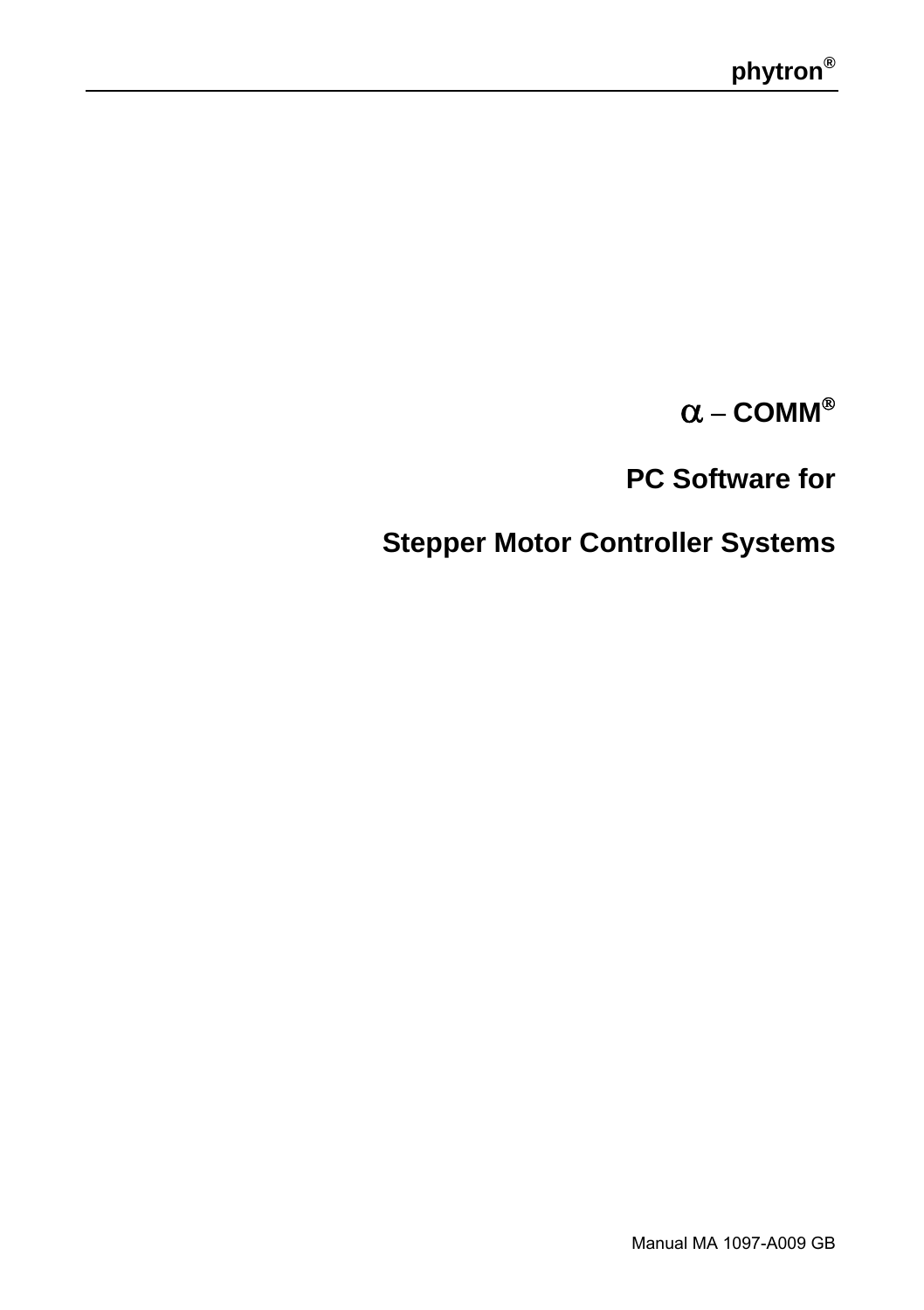© 2005

All rights with:

Phytron-Elektronik GmbH

Industriestraße 12

82194 Gröbenzell, Germany

Tel.: +49(0)8142/503-0

Fax: +49(0)8142/503-190

Every possible care has been taken to ensure the accuracy of this technical manual. All information contained in this manual is correct to the best of our knowledge and belief but cannot be guaranteed. Furthermore we reserve the right to make improvements and enhancements to the manual and / or the devices described herein without prior notification.

We appreciate suggestions and criticisms for further improvement. Please send your comments to the following E-mail address: doku@phytron.de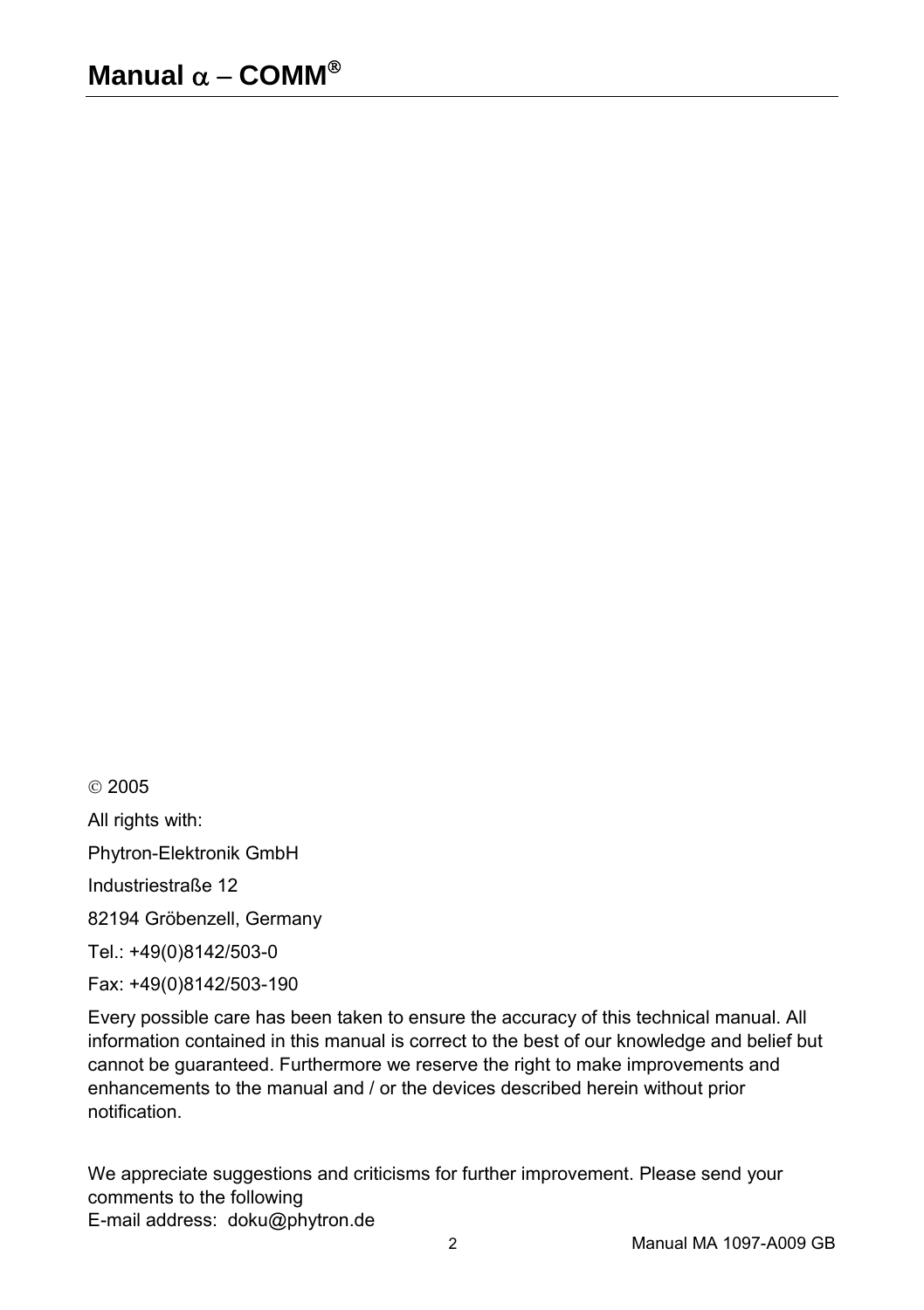# **Contents**

|       | 1.2 The main features of $\alpha$ -COMM on |  |
|-------|--------------------------------------------|--|
|       |                                            |  |
|       |                                            |  |
|       |                                            |  |
|       |                                            |  |
|       | 3.3 Update of $\alpha$ -COMM Above Program |  |
|       | 4 The Working Environment Used             |  |
|       |                                            |  |
|       |                                            |  |
|       | 5.1 Starting and Leaving $\alpha$ -COMM 11 |  |
|       |                                            |  |
| 5.2.1 |                                            |  |
| 5.2.2 |                                            |  |
| 5.2.3 |                                            |  |
| 5.2.4 |                                            |  |
| 5.2.5 |                                            |  |
| 5.2.6 |                                            |  |
| 527   | Exit program  13                           |  |
|       |                                            |  |

|       | 5.4 The Menu Transmission 13               |  |
|-------|--------------------------------------------|--|
| 5.4.1 |                                            |  |
| 5.4.2 |                                            |  |
| 5.4.3 |                                            |  |
| 5.4.4 |                                            |  |
| 5.4.5 |                                            |  |
| 5.4.6 |                                            |  |
| 5.4.7 |                                            |  |
|       | 5.5 The Menu Options 24                    |  |
| 5.5.1 |                                            |  |
| 5.5.2 | Select Language  25                        |  |
| 5.5.3 | Select Controller Type 25                  |  |
| 5.5.4 | Interface Parameters 25                    |  |
| 5.5.5 | About Alpha-Comm  27                       |  |
|       | 5.6 The Menu Telephone Call 28             |  |
|       | 5.7 The Menu Window  28                    |  |
|       | 6 The Configuration File Alpha3.ini 29     |  |
|       |                                            |  |
|       | 7.1 Interface Problems  30                 |  |
|       | 8 Interface Parameters: Standard Values 31 |  |
|       |                                            |  |
| 10    | Copyright and Limitation of Warranty  35   |  |
| 11    |                                            |  |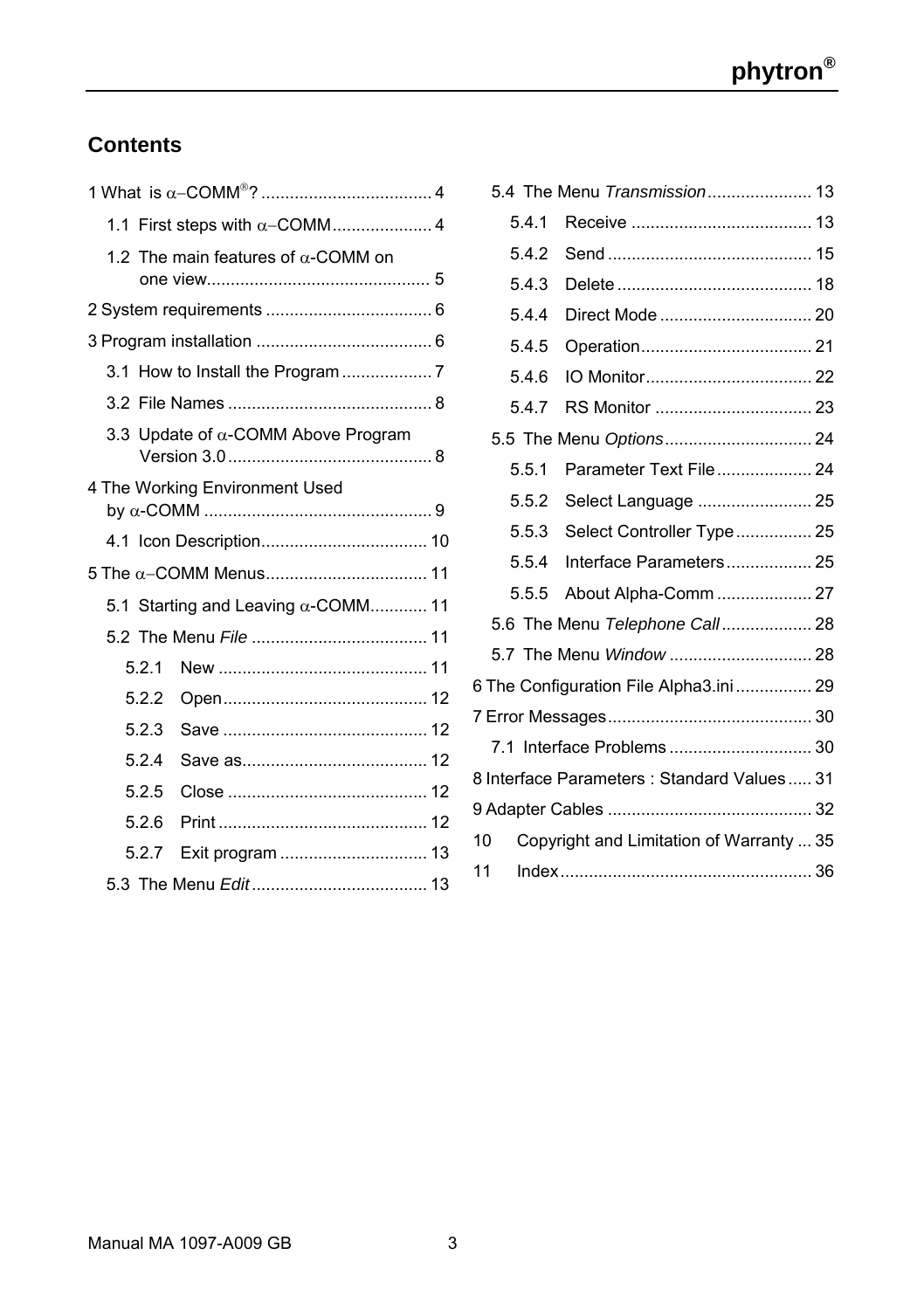# **1 What is** α−**COMM**®**?**

 $\alpha$ -COMM is a WINDOWS program to operate PHYTRON stepper motor controllers by means of a PC. Even without programming experience you can easily handle the communication with PHYTRON controller systems after only a short learning period.

You only have to connect the PHYTRON controller to the RS232 connector of your PC, and you have to install the  $\alpha$ -COMM software according to the instructions in this manual that's all.

 $\alpha$ -COMM supports the edition of MINILOG-programs for several types of PHYTRON controllers, e.g. IXE, SAM and PLS 02A. In addition, α-COMM handles and stores MINILOG-programs, parameter and register sets of the controllers.

# **1.1 First steps with** α−**COMM**

- **Remark:** For the most users Microsoft® Windows® is a familiar operating system. Therefore, we suppose the application of windows specific inputs for the  $\alpha$ -COMM operation, switches, mouse clicks. You will find helpful information for your Windows operating system in your Windows user's guide.
- Please check whether your PC fulfills the hardware and software requirements as shown on page 6 (chap. 2).
- Please install  $\alpha$ -COMM following the instructions starting on page 7 (chap 3.1).
- To connect the PC and the stepper motor controller you have to purchase an adapter cable, or you have to make one by yourself following the instructions in the chapter 7 (page 33).
- Start the program by clicking the button *Start* on the taskbar. In the menu *Start* select *Programs/AlphaCommV3\_3/AlphaCommV3\_3* by clicking the left mouse key. Or start the program by double-clicking on the selected  $\alpha$ -COMM-Icon.
- After program startup you can see the startup desktop. On the upper side there is the menu bar. Please select the appropriate settings for the type of controller you use: Select first the menu item *Options* with the mouse and then select **Controller type**, please refer to table 5.5.3 on page 25.

#### **Important:**

- If you miss your controller type, select the standard controller type **Alpha 6 characters**
- Now it is the time simply to play with the program and to test some of its functions. You will see that the handling is very simple and self-explaining.
- For further instructions please refer to the appropriate items in this manual. You will find a summary, many cross references and an index at the end of the manual. This will help you to get an overview about all functions of the program.
- For programming commands and other information about your control units, please refer to the special programming manuals and hardware manuals of your devices.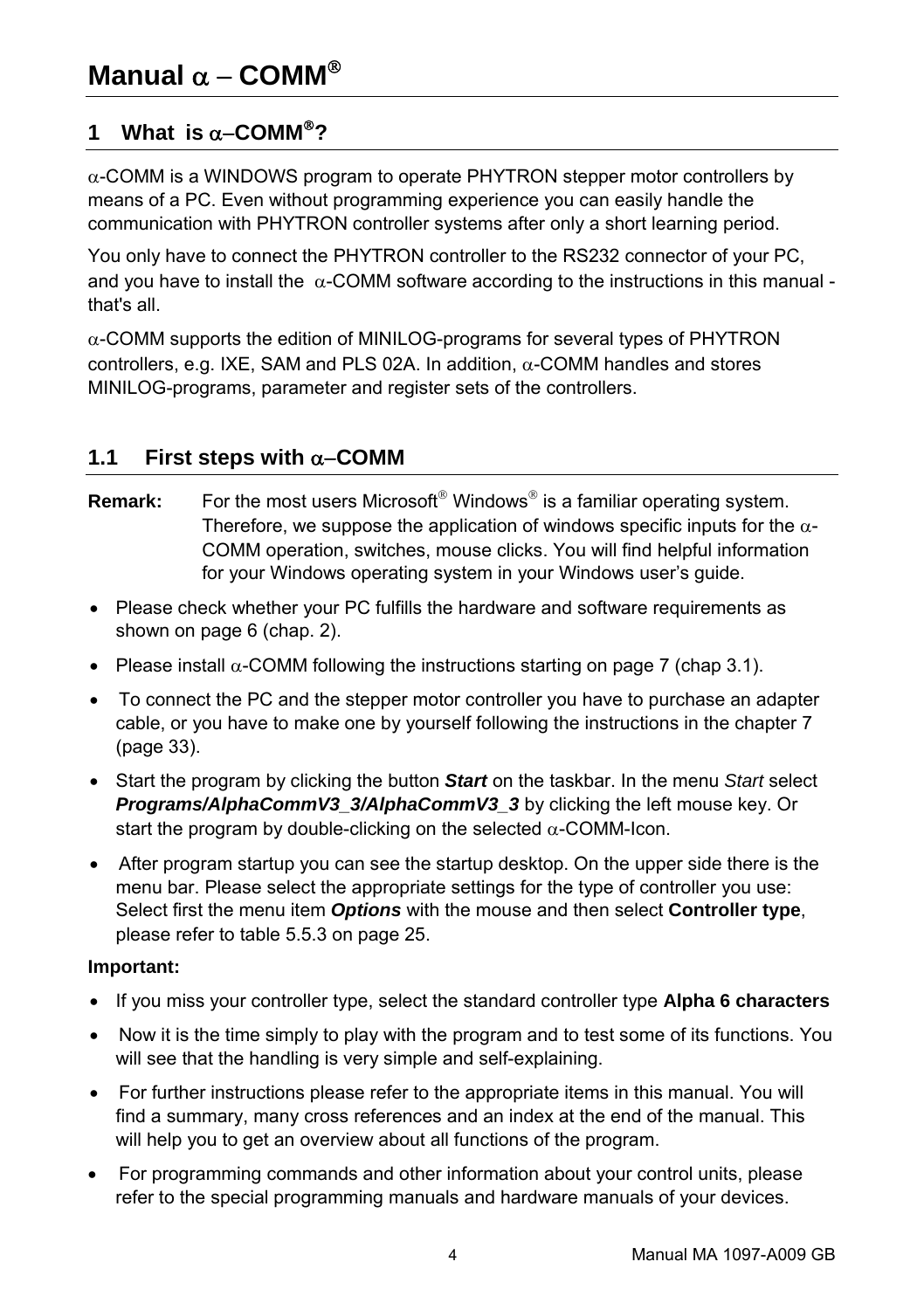MINILOG programs stored in your control unit and new MINILOG programs created with  $\alpha$ -COMM can be printed.

- **Example:** Printout of a test program
	- Select the menu item *File/New/Program*: The program editor window is shown on the desktop.
	- Enter some MINILOG program lines or simply some lines of text (line numbers will be added automatically) in the left column. In the right column you may enter some comment lines.
	- Select the menu **File/Print**: Printer selection, print properties, print range and number of prints can be set
- **Example:** Printing a program listing directly out of the control unit's memory
	- In the menu **Options/Interface parameters/Setting** ... you have to define some parameters of the interface driver you use (Chap.5.4.4).
	- Now select the type of your control unit in *Options/Controller type*  (Chap 5.5.3).
	- Select the menu item *Transmission/Receive/Program,* start the program transfer from the controller and save the program with a new .apr-filename.
	- Select **File/Open** and open the saved file once more
	- Select *File/Print:* Printer selection, print qualities, print range and number of prints can be set

# **1.2 The main features of** α**-COMM on one view**

- Desktop with pull-down menus and mouse support
- Hotkeys for frequently used commands
- Dynamic allocation of PC resources, that means,  $\alpha$ -COMM will only occupy the memory space needed in each moment.
- Program editor for a unlimited number of program lines
- Register editor for a unlimited number of registers
- Parameter editor for up to 8 stepper motor axes
- To each MINILOG program line and each MINILOG register you can edit and store up to 7 comment lines. The comment lines can be moved individually.
- When reading out program lines and register values from the control unit,  $\alpha$ -COMM always tries to preserve existing comment lines, if you store your data in an already existing file.
- With only one command you can transfer several programs from the control unit to the PC or vice versa.

Manual MA 1097-A009 GB 5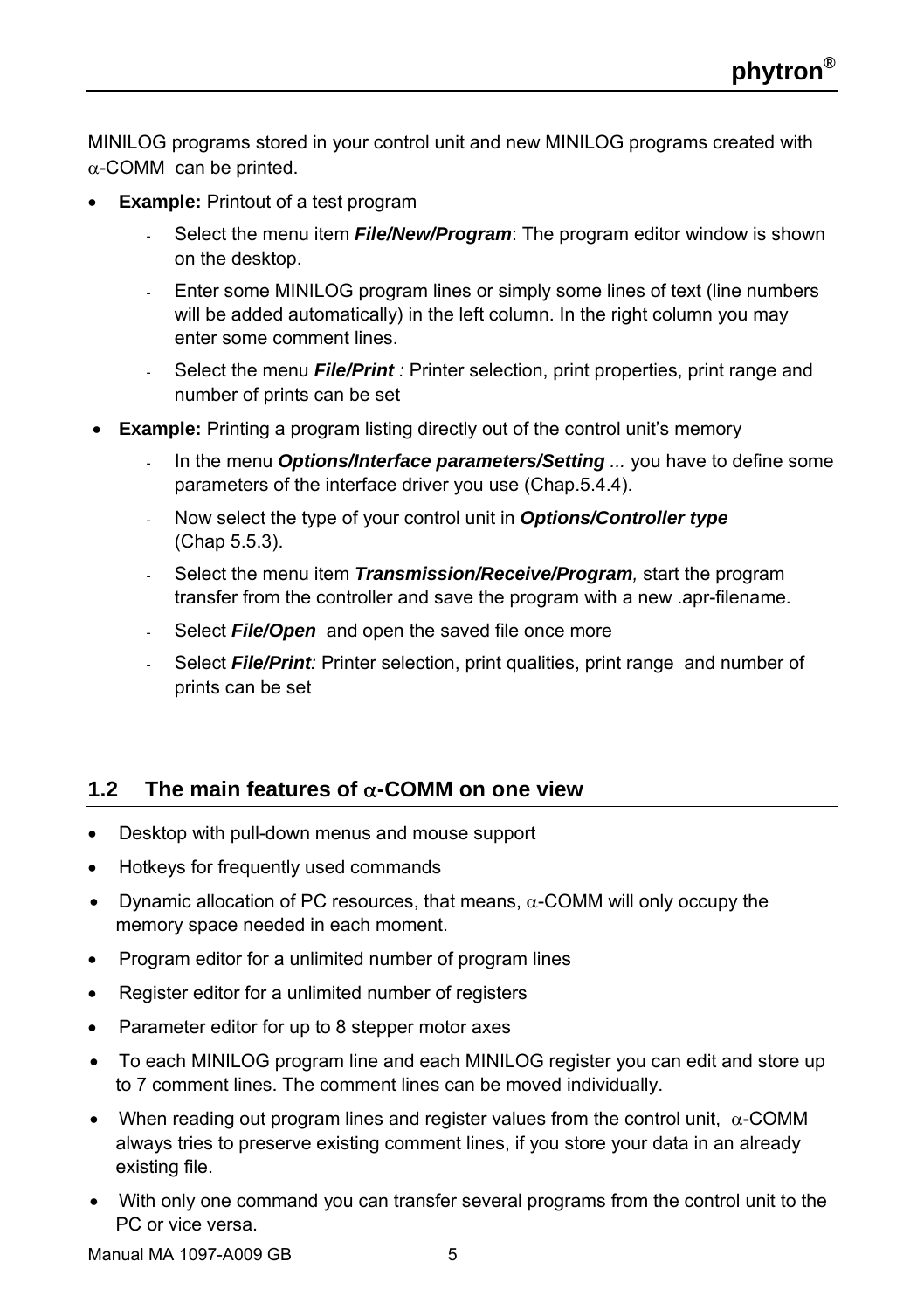# **2 System requirements**

 $\alpha$ -COMM can be used on PCs with at least the following features:

- Operating system Windows ® 95, 98, 2000 or also NT ®
- At least 32 MB RAM free memory
- Mouse
- Floppy disk drive 3,5", in case of disk program installation
- Free interface RS232 for controller connection

# **3 Program installation**

The following folders are saved on the CD:

| English | Includes the files for a setup in English |
|---------|-------------------------------------------|
| French  | Includes the files for a setup in French  |
| German  | Includes the files for a setup in German  |

In every folder the following files are stored:

| Setup.exe   | Installation file     |
|-------------|-----------------------|
| Setup. Ist  | List file             |
| AlphaC1.CAB | Packed program file 1 |
| AlphaC2.CAB | Packed program file 2 |
| AlphaC3.CAB | Packed program file 3 |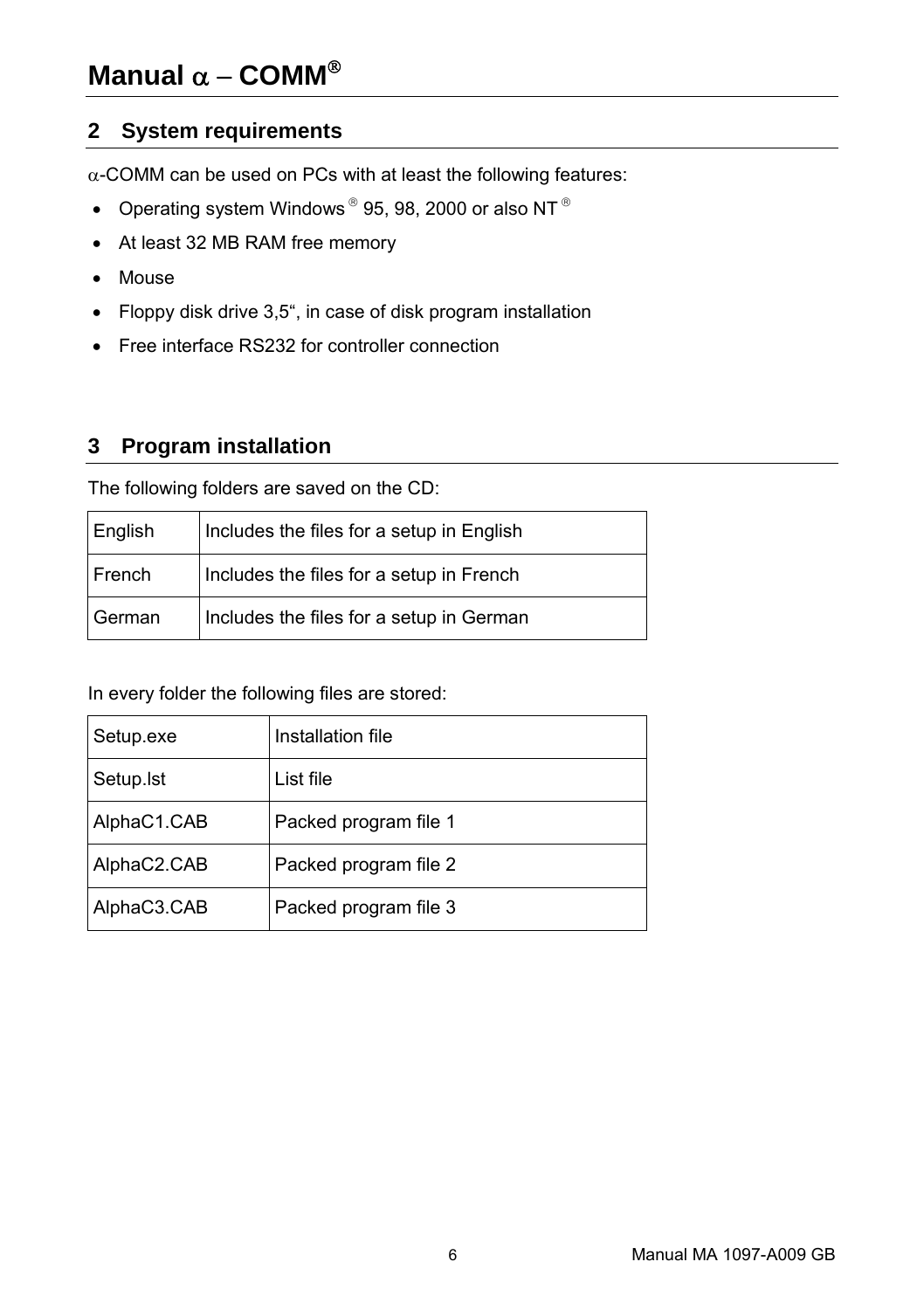# **3.1 How to Install the Program**

- 1. Put the program CD into the CD-ROM drive.
- 2. Select *Start/Explore.* Start the installation program [CD-ROM address]\[English]or[French]or[German]\SETUP.EXE by clicking *OK*.
- 3. The installation program copies the files into the RAM after the program start.
- 4. The screen shows the following information:

|             | Welcome to the AlphaCommV3 3 installation program.                                                                                                      |  |
|-------------|---------------------------------------------------------------------------------------------------------------------------------------------------------|--|
| be running. | Setup cannot install system files or update shared files if they are in use.<br>Before proceeding, we recommend that you close any applications you may |  |
|             |                                                                                                                                                         |  |

Fig. 1: Setup program for  $\alpha$ -Comm

5. Please click on *OK* and the following information is on the screen:

| Click here to begin setup<br>Directory: | destination directory. | Click this button to install AlphaCommV3 3 software to the specified |
|-----------------------------------------|------------------------|----------------------------------------------------------------------|
| C:\Programme\AlphaCommV3_3\             |                        | Change Directory                                                     |

Fig. 2: Setup start for  $\alpha$ -Comm

6. *c:\Programs\AlphaCommV3\_3* is the standard directory of α-COMM. With *Change*  directory another directory can be selected. Click on the .PC' Button to start the installation.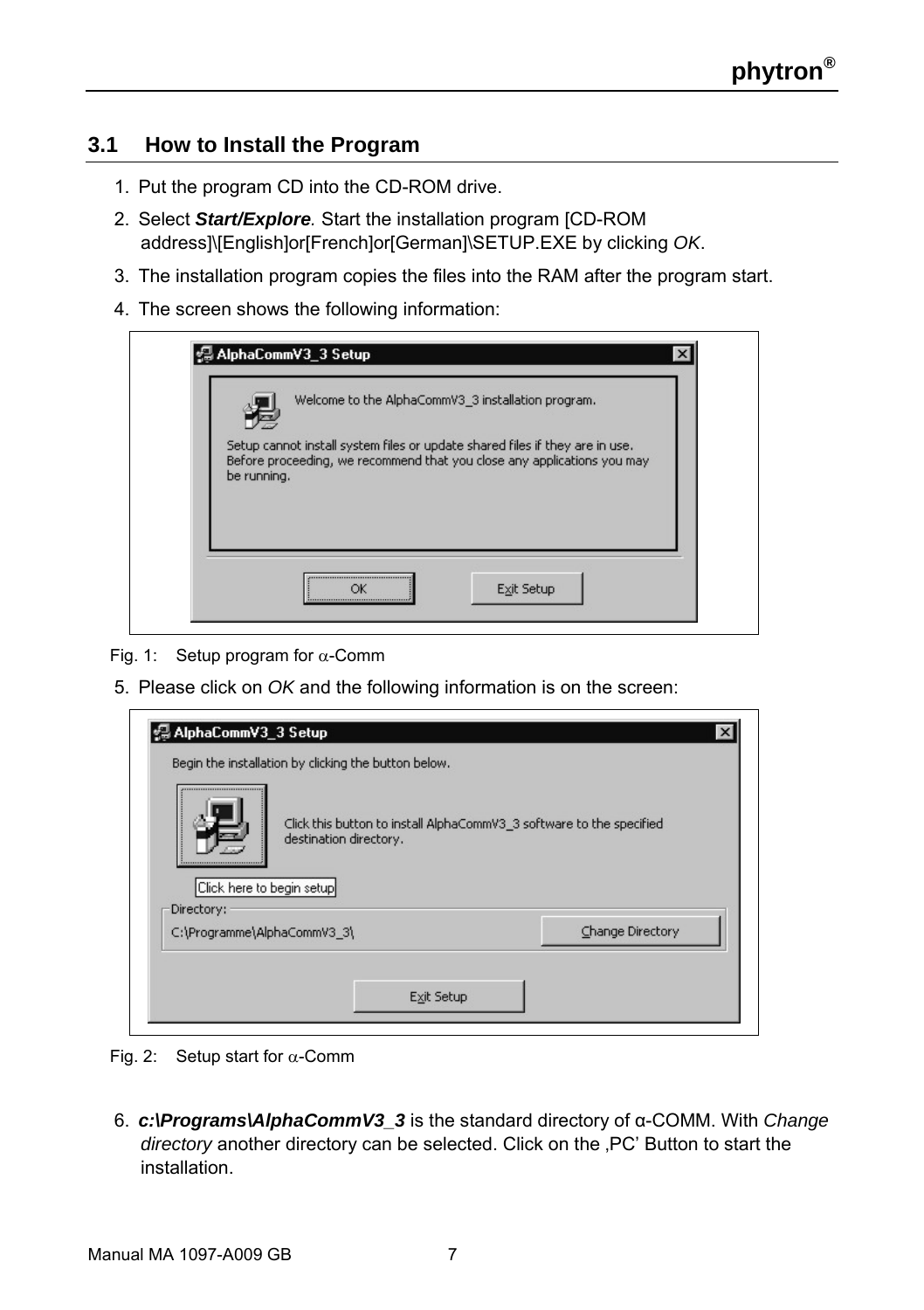- 7. Then, please select a program group (f. ex. AlphaCommV3.3).
- 8. The files will be stored into the defined directory, some files will be stored into the Windows directory.
- 9. When the message *AlphaComm3 successfully finished* is on desktop, the installation is successfully finished.
- 10. Remove the CD from the CD-ROM drive.
- 11. For better working we recommend to save the AlphaComm-Icon on desktop. Therefore, a fast program start is possible.

#### **Remark:**

**If you have got the** α**-COMM files on another way (f. ex. email), the program installation can be done like in chapter 3.1 (beginning at item 2). Instead of CD-ROM drive select the corresponding directory, on which the file SETUP.exe is stored.** 

### **3.2 File Names**

| AlphaCommV3.exe                           | Program $\alpha$ -COMM                                                          |
|-------------------------------------------|---------------------------------------------------------------------------------|
| D Alpha.par<br>E_Alpha.par<br>F_Alpha.par | Parameter file with default parameter settings in<br>German, English and French |
| D Par21.par<br>E Par21.par<br>F Par21.par | Parameter file in German, English and French                                    |
| St6unst.log                               | Protocol file of the program installation                                       |

After installation the following files are stored in the directory:

# **3.3 Update of** α**-COMM Above Program Version 3.0**

If you want to install an update in case of an existing  $\alpha$ -COMM copy, the installation program automatically deletes the old version before installing the new.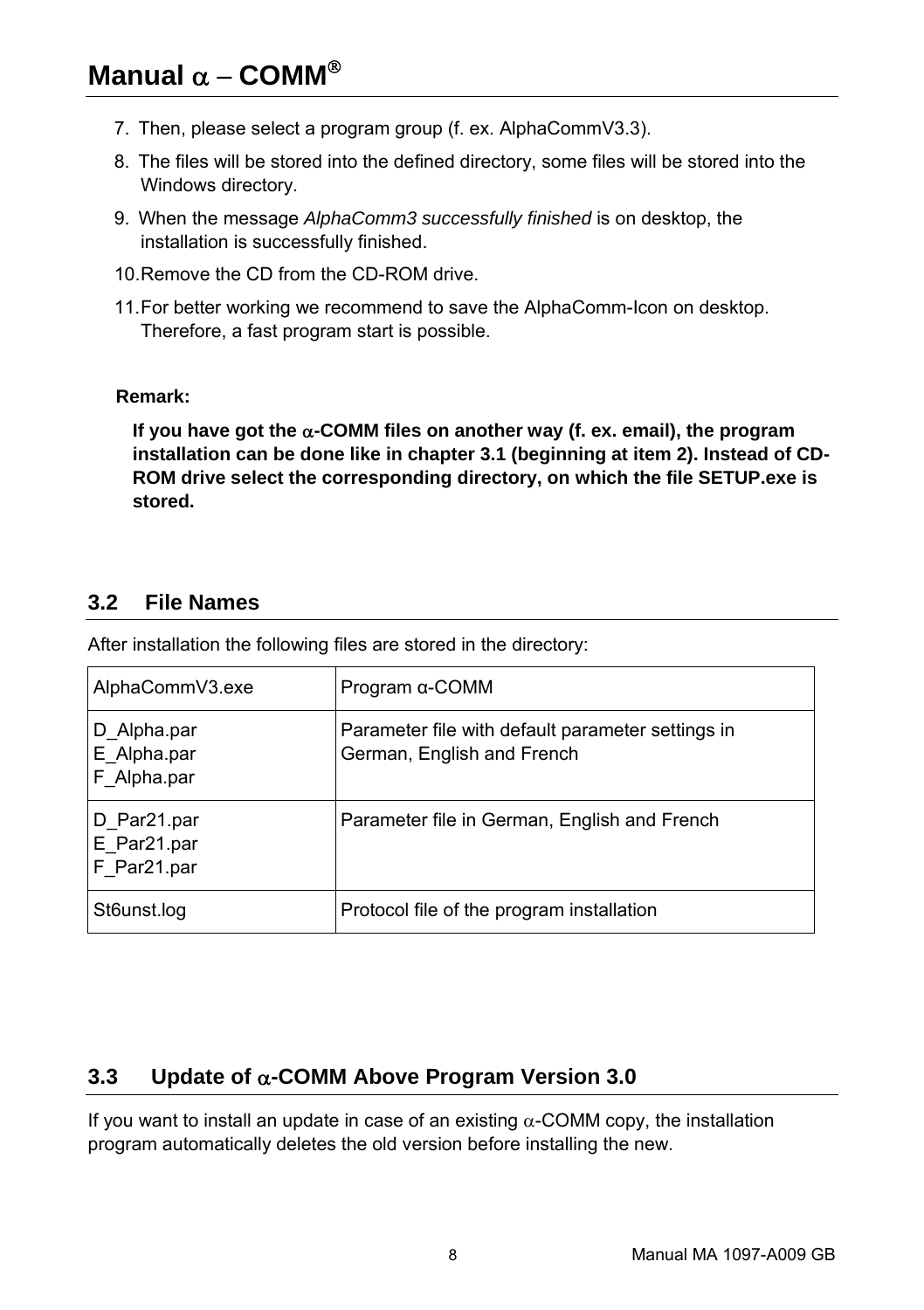# **4 The Working Environment Used by** α**-COMM**

After the successful program start of  $\alpha$ -COMM the desktop will show up like in fig. 3:

| Alpha Comm V3.3 Beta 5<br>Eile Edit Transmission Options Telephone call Window<br><u>ddd e e e </u> | OBC 2 2 2 2 2 2 3 3 3 4 3 4     | $ \theta$ $\times$ |
|-----------------------------------------------------------------------------------------------------|---------------------------------|--------------------|
|                                                                                                     |                                 |                    |
|                                                                                                     |                                 |                    |
|                                                                                                     |                                 |                    |
| $\mathbb{A}$                                                                                        |                                 |                    |
|                                                                                                     |                                 |                    |
|                                                                                                     |                                 |                    |
|                                                                                                     |                                 |                    |
|                                                                                                     |                                 |                    |
|                                                                                                     |                                 |                    |
|                                                                                                     |                                 |                    |
| COM Status: COM 1: 9600,n,8,1 open <stx><etx>,<cr>,<lf></lf></cr></etx></stx>                       | Controller type : Alpha 6 signs | Modem: Off Line    |

Fig. 3: Desktop after program start

The working environment of  $\alpha$ -COMM consists of four main components:

- 1. The selection menu in the top line on the desktop: File, Edit, Transmission, Options, Telephone call, Window
- 2. The selection menu of some commands with icons
- 3. The working area
- 4. The state line at the bottom of the desktop: Interface parameters, Controller type, Modem Status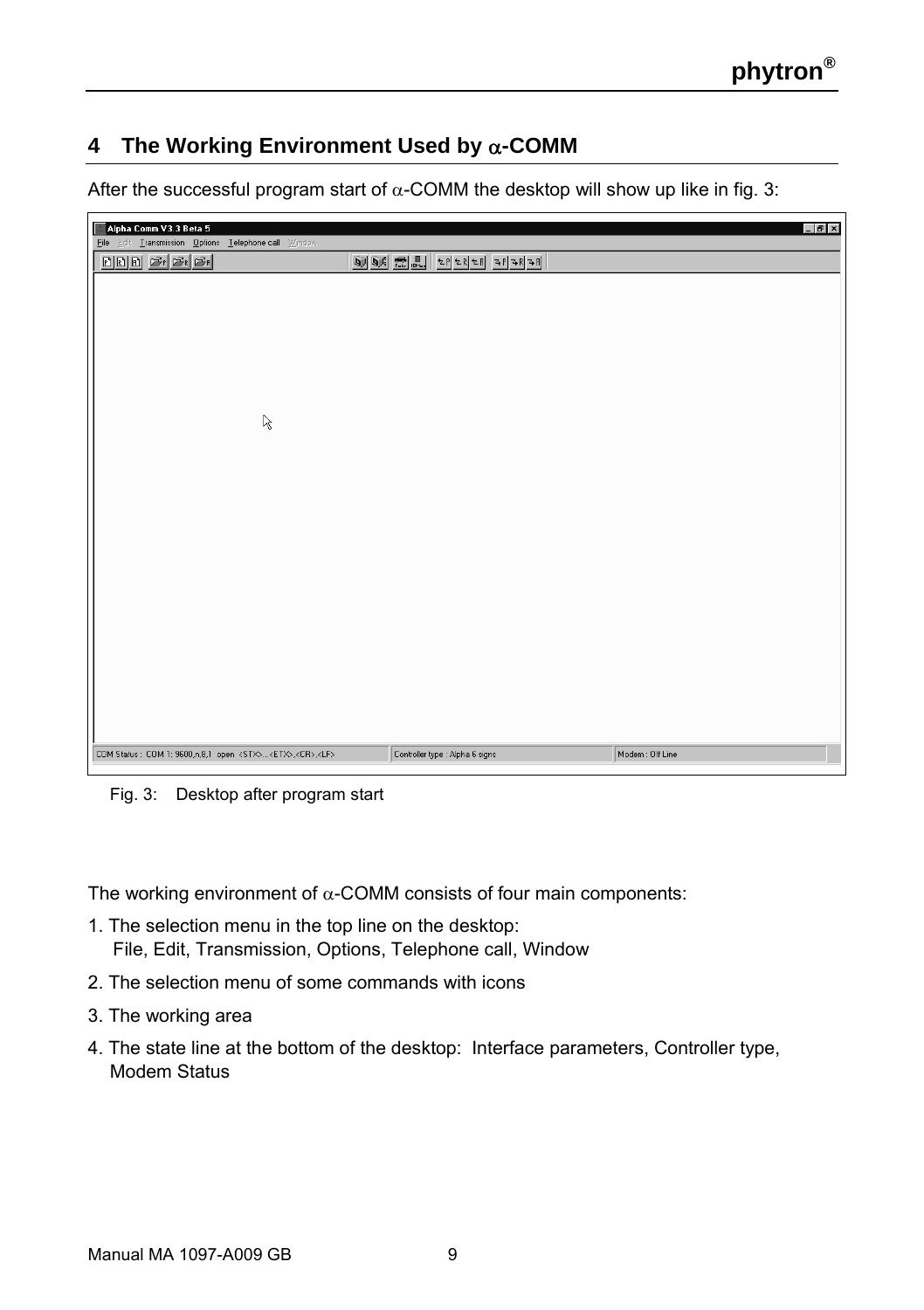# **4.1 Icon Description**

| Icon                  | Significance          | Remark  |
|-----------------------|-----------------------|---------|
| $\boxdot$             | Write new program     | X       |
| $\boxed{R}$           | Write new register    | X       |
| $\boxdot$             | Write new parameters  | X       |
| ☞                     | Open program file     | X       |
| Œκ                    | Open register file    | X       |
| ι                     | Open parameter file   | X       |
| $\blacksquare$        | Save file             | O       |
| 4                     | Print file            | O       |
| 晶                     | Cut                   | O       |
| 电                     | Copy                  | O       |
| q                     | Insert                | O       |
| 鶙                     | Search                | $\circ$ |
| <b>B</b>              | Open menu Direct mode | X       |
| $\mathbf{Q}^R$        | Open menu RS Monitor  | x       |
| 辯                     | Open operation mode   | X       |
| IDMen                 | Open menu IO Monitor  | X       |
| <b>t</b> <sub>P</sub> | Receive program       | X       |
| 2R                    | Receive register      | X       |
| セ用                    | Receive parameter     | X       |
| $7 - P$               | Send program          | X       |
| 3 R                   | Send register         | X       |
| 3 A                   | Send parameter        | X       |

- $X =$  This icon is always shown in the selection menu
- O = This icon is conditionally shown in the selection menu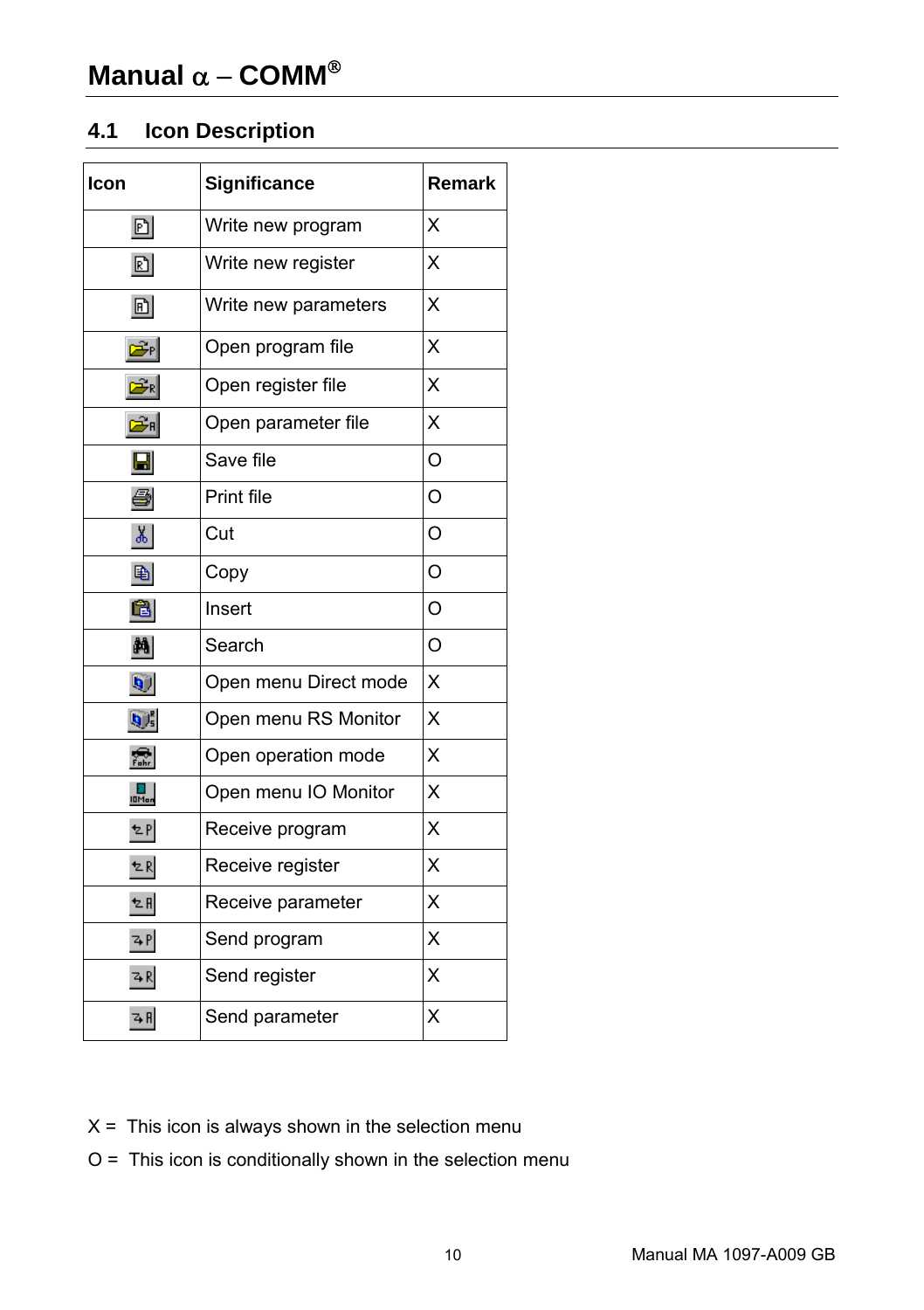# **5 The** α−**COMM Menus**

To work with α-COMM is as easy as efficient. The new WINDOWS desktop of α-COMM is delivered with new features to allow a comfortable use.

In this chapter you will find all you need for starting and leaving  $\alpha$ -COMM, and there is a detailed description of each single menu command, dialog box, switch etc.

# **5.1 Starting and Leaving** α**-COMM**

Select *Start / Programs / AlphaCommV3\_3 / AlphaCommV3\_3* by clicking the program start with the left mouse key. Or click on the  $\alpha$ -COMM-Icon, if it exists on your desktop.

Use the menu command **File / End** to leave  $\alpha$ -COMM.  $\alpha$ -COMM will display a warning message if there still is unsaved data in one of its editor windows.

# **5.2 The Menu** *File*

In the menu *File* you will find commands to open files, to create new files, to save changed files, to print files and to leave  $\alpha$ -COMM.

### **5.2.1 New**

In the submenu *File / New* you select the editor type, for which you want to create a new window on the desktop.

These new windows have default names like NONAMExx.yyy until you save the contents and assign a new file name. These NONAME-files are only temporary. You are asked for a new file name during the save process.

Note: We recommend not to use NONAMExx as a new file name.

The extension of the filename yyy depends on the data  $\alpha$ -COMM stored in the file. The 3 possible values are:

.APR for a program editor,

.APA for a parameter editor and

.ARE for a register editor.

#### **Remark:**

If you create a new parameter editor window the parameters in it are preset to default values for one axis. These default values are stored in a default parameter file (see chap. 5.5.1) You can easily change this default parameter file according to your needs.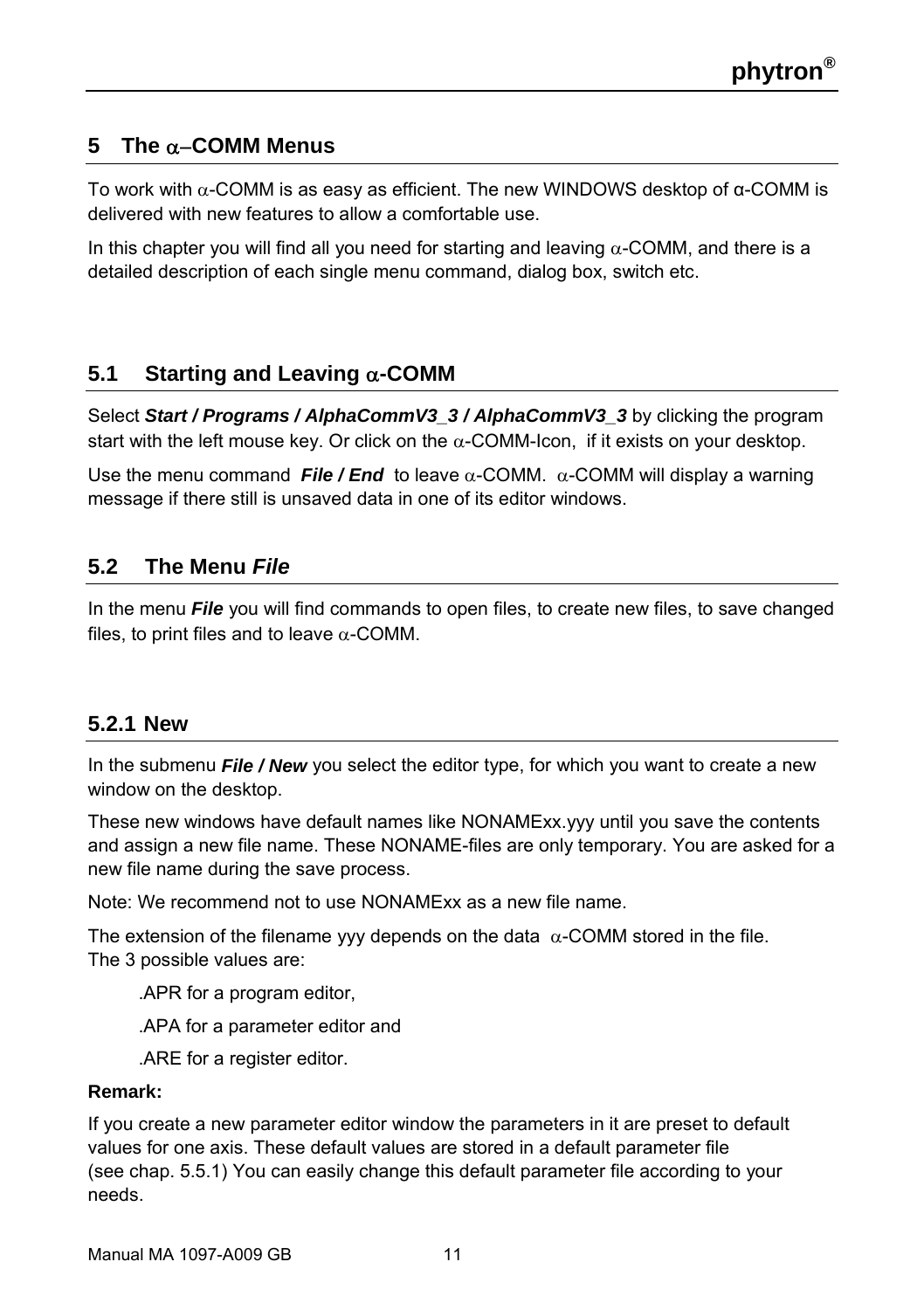# **5.2.2 Open**

In the sub menu *File / Open* you are first asked to select a file type (program, parameter or register), then a dialog box is opened to select one file of this type.

The dialog box contains an edit box, a file list and action buttons *OK* and *Cancel*.

- The file will be opened and loaded into a new editor window.
- Select a new file name in the file list. The file will be opened and leaded into a new editor window.

#### **Remark:**

If you create a new parameter file  $\alpha$ -COMM will prepare data for one axis. These data are preset using the default values from the default parameter file (see chap. 5.4.1). Now you can modify these values and save them.

### **5.2.3 Save**

*File / Save* stores the data from the active editor window into a file.

### **5.2.4 Save as**

With *File / Save as* you can define a new file name for the data you are editing in the current editor window, or you can store the data with the same file name, but into another directory or drive.

# **5.2.5 Close**

With *File / Close* the file in the active editor is closed. The program remains opened.

#### **5.2.6 Print**

*File / Print* opens the Windows specific print sub menu where you can select the printer type and the print properties.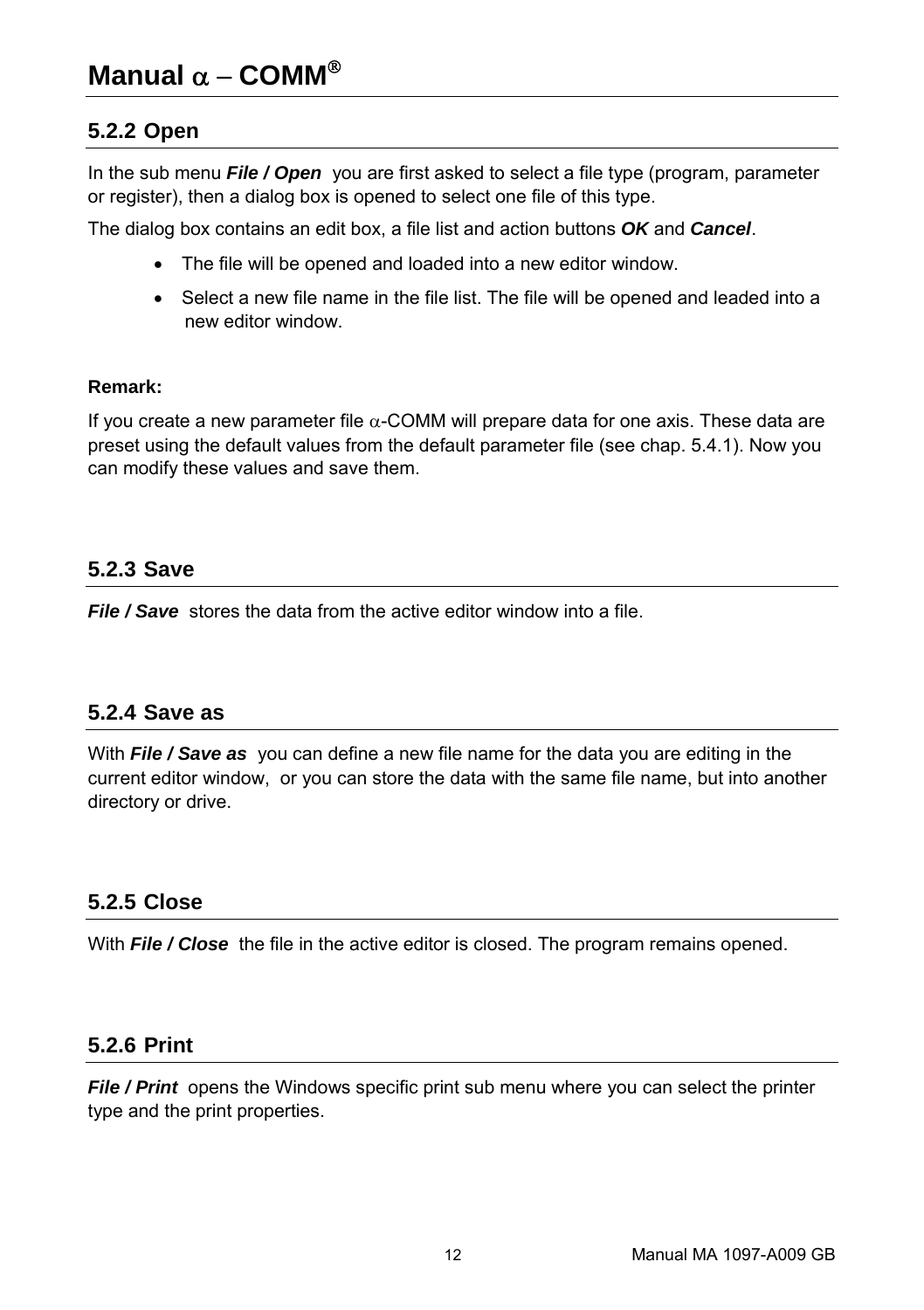# **5.2.7 Exit program**

With *File / Exit* you finish α-COMM. If files are open which are not yet saved, α-COMM will ask you to save them.

# **5.3 The Menu** *Edit*

The menu *Edit* is a program editor to change the opened file. The edit functions of this file depend on the file type. For program or register files the editor modus *Cut, Delete, Copy or Insert* can be selected, for parameter files *Add Parameter Set* or *Delete.* 

The menu *Search* starts from the first position and searches for the input text in program lines or comment lines.

The menu *Continue Search* repeats the search of the input text continuously in program lines or comment lines.

# **5.4 The Menu** *Transmission*

In the *Transmission*-menu you will find all functions to communicate with a Phytron stepper motor controller connected to your PC. You can read out parameters, programs and register sets, or you can send these data to the stepper motor controller. Also you can delete programs saved in the controller, send commands directly to the controller, operate the system in a manual test mode, and perform tests with your PC's interface.

#### **Remark:**

If the connection between the PC and the controller fails, every command contained in the transmission menu may result in a transmission error. If this happens, the action is aborted and an error message is displayed. Please refer to chapter 7 to remove the error condition.

#### **Important:**

The sub menu item Megacard is only active for the controller types Alpha 6 characters and Alpha 8 characters. For all other controller types the sub menu item remains unconsidered.

# **5.4.1 Receive**

*Transmission / Receive activates a submenu with the items Program, Parameters,* Registers and Megacard. If you select the menu item Megacard, you can select the items Program, Parameter and Register in a further submenu.

 $\alpha$ -COMM will ask you, which program/parameters/register you want to read. You will get a selection list of all programs/registers/parameters you can find on a controller. Select the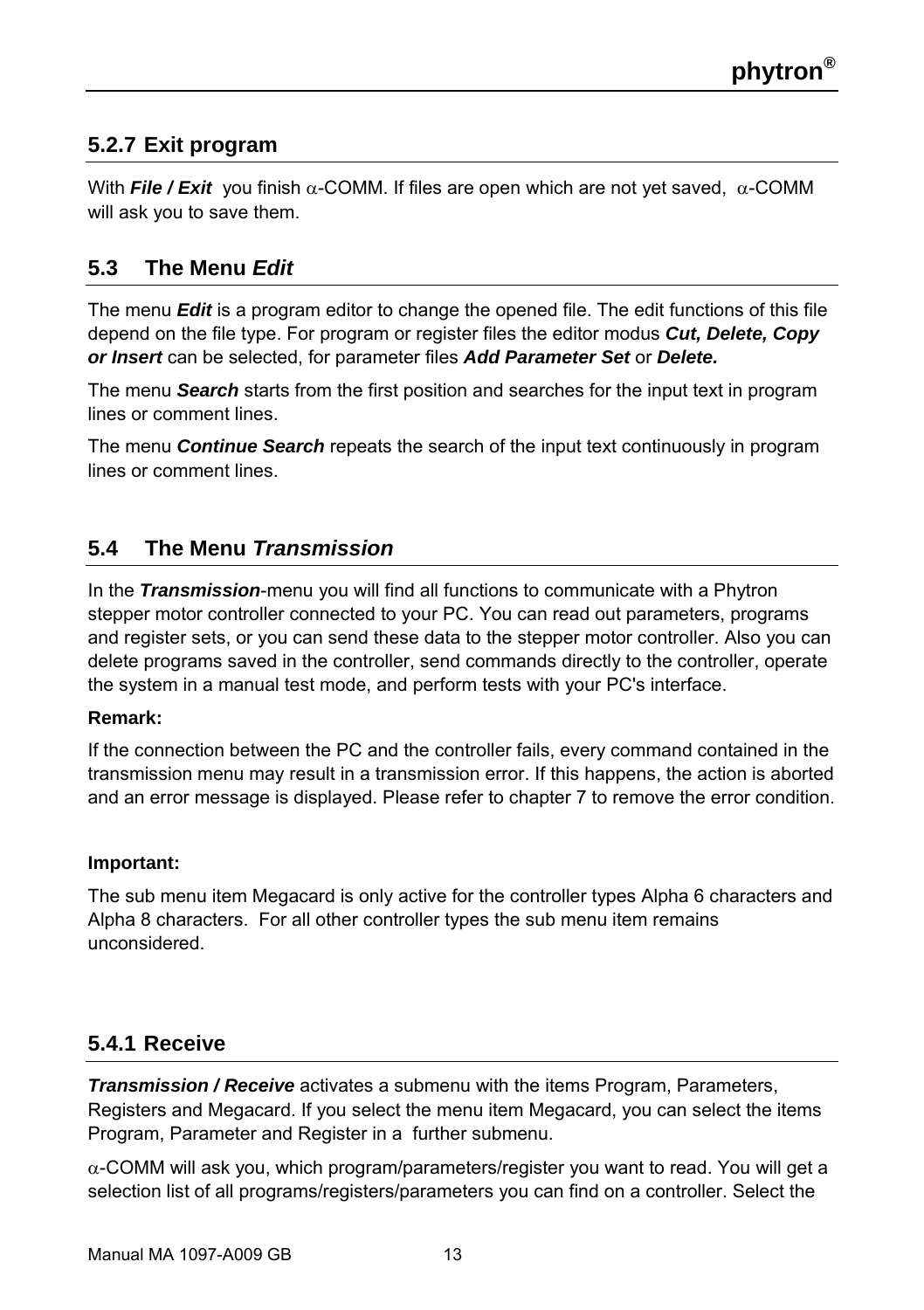program/parameter/register by clicking the left mouse key. Then you will be asked for the name of the files to store. (see Fig. 4:).

| Beceive<br>Program<br>ы                   |                          |  |
|-------------------------------------------|--------------------------|--|
| <b>DDF</b><br>Ľ<br>Send<br>Parameter<br>٠ | 9 9 9 1 1 대리 대학 대학 대학 대학 |  |
| <b>Begister</b><br>Delele<br>k            |                          |  |
| Megacard ><br>Direct mode                 |                          |  |
| <b>Operation</b>                          |                          |  |
| <b>10 Monitor</b>                         |                          |  |
| <b>RS</b> Monitor                         |                          |  |
|                                           |                          |  |
|                                           |                          |  |
|                                           |                          |  |
|                                           |                          |  |
|                                           |                          |  |
|                                           |                          |  |
|                                           |                          |  |
|                                           |                          |  |
|                                           |                          |  |
|                                           |                          |  |
|                                           |                          |  |
|                                           |                          |  |
|                                           |                          |  |
|                                           |                          |  |
|                                           |                          |  |
|                                           |                          |  |
|                                           |                          |  |
|                                           |                          |  |
|                                           |                          |  |
|                                           |                          |  |
|                                           |                          |  |
|                                           |                          |  |
|                                           |                          |  |
|                                           |                          |  |
|                                           |                          |  |
|                                           |                          |  |
|                                           |                          |  |
|                                           |                          |  |
|                                           |                          |  |
|                                           |                          |  |

Fig. 4: Menu item receive programs

If you input a new name, the read data will be stored again. If you input an existing name, it will be overwritten after the reading.

During transmission a running box will informe you about the actual transmission status.

After successful data reading and saving, the desktop shows the message *all programs/Parameters/Registers successfully received*, which should be confirmed by *OK*.

#### **Receive program**

With the menu item *Transmission / Receive / Program* you can read out programs from the controller connected to your PC.

#### **Receive parameter**

With *Transmission / Receive / Parameter* you can read the parameter set out of the controller connected. α-COMM will read for every axis exactly the number of parameters as defined in the default parameter file (see chap. 5.4.1).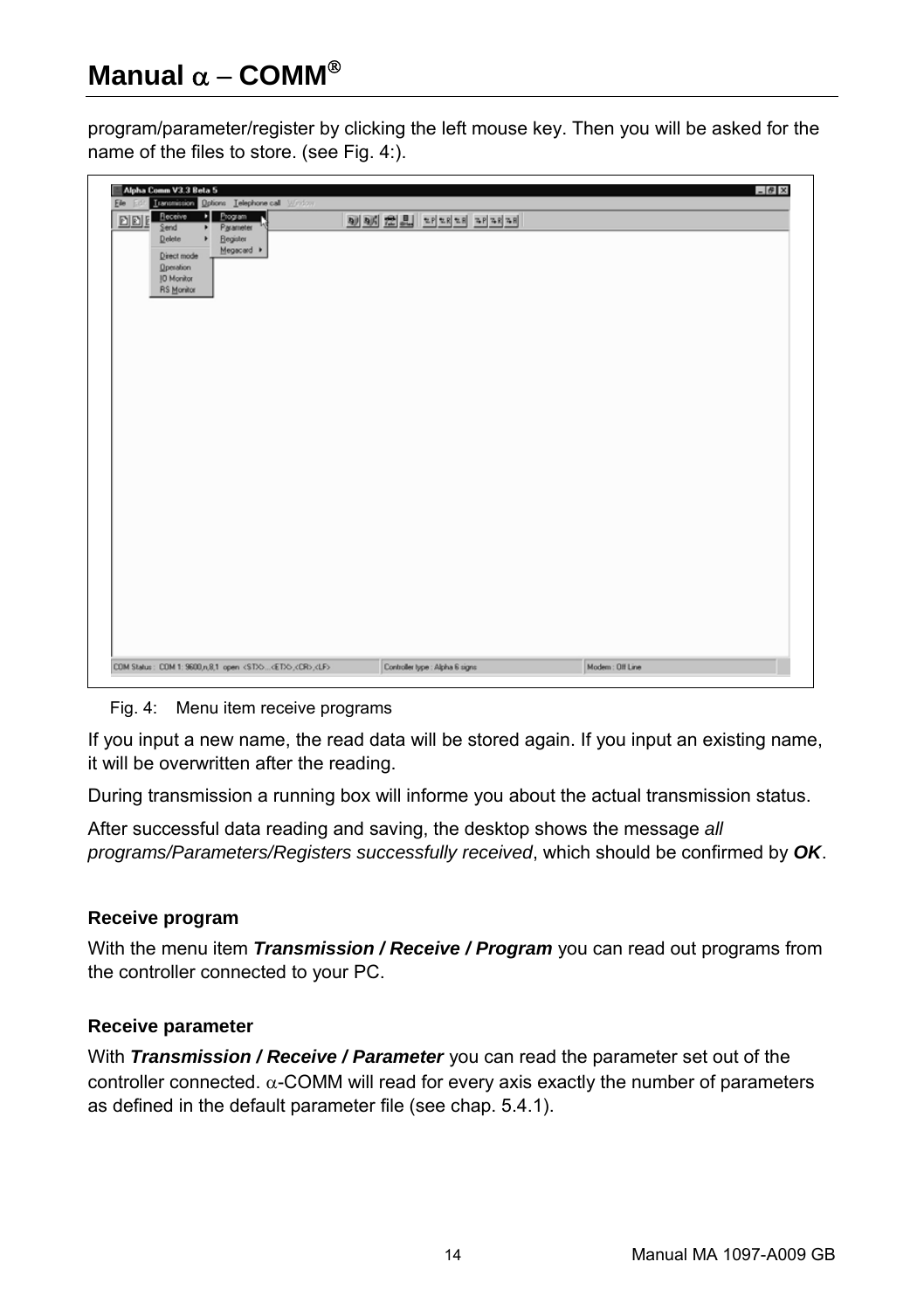#### **Receive register**

With *Transmission / Receive / Register* you can read the register set out of the controller connected.  $α$ -COMM gives you the information about the number of register values by a window.

#### **Receive from Megacard**

*Transmission / Receive / Megacard* opens a submenu with the items program, parameters and registers. If you use an  $\alpha$ -controller, you can read data directly from the megacard.

#### **Remark:**

Fundamentally**,** you have to notice for this menu option, that the program memory, the parameters and registers of  $\alpha$ -COMM are stored intermediately as temporary files and are stored back after the megacard transmission.

#### **Receive from Megacard: Program**

*Transmission / Receive / Megacard / Program* allows you to read programs directly from the megacard of an  $\alpha$ -controller. The procedure is equivalent to the one described with *Receive* on page 13.

#### **Receive from Megacard: Parameters**

*Transmission / Receive / Megacard / Parameters* allows you to read programs directly from the megacard of an  $\alpha$ -controller. The procedure is equivalent to the one described with *Receive* on page 13.

#### **Receive from Megacard: Registers**

*Transmission / Receive / Megacard / Registers* allows you to read programs directly from the megacard of an  $\alpha$ -controller. The procedure is equivalent to the one described with *Receive* on page 13.

### **5.4.2 Send**

*Transmission / Send* opens a submenu with the items Program, Parameters, Registers and Megacard. The item Megacard will again open another submenu with the functions Program, Parameters and Registers.

#### **Send program**

Manual MA 1097-A009 GB 15 With the menu entry *Transmission / Send / Program* you can transfer complete programs to the controller connected to the PC.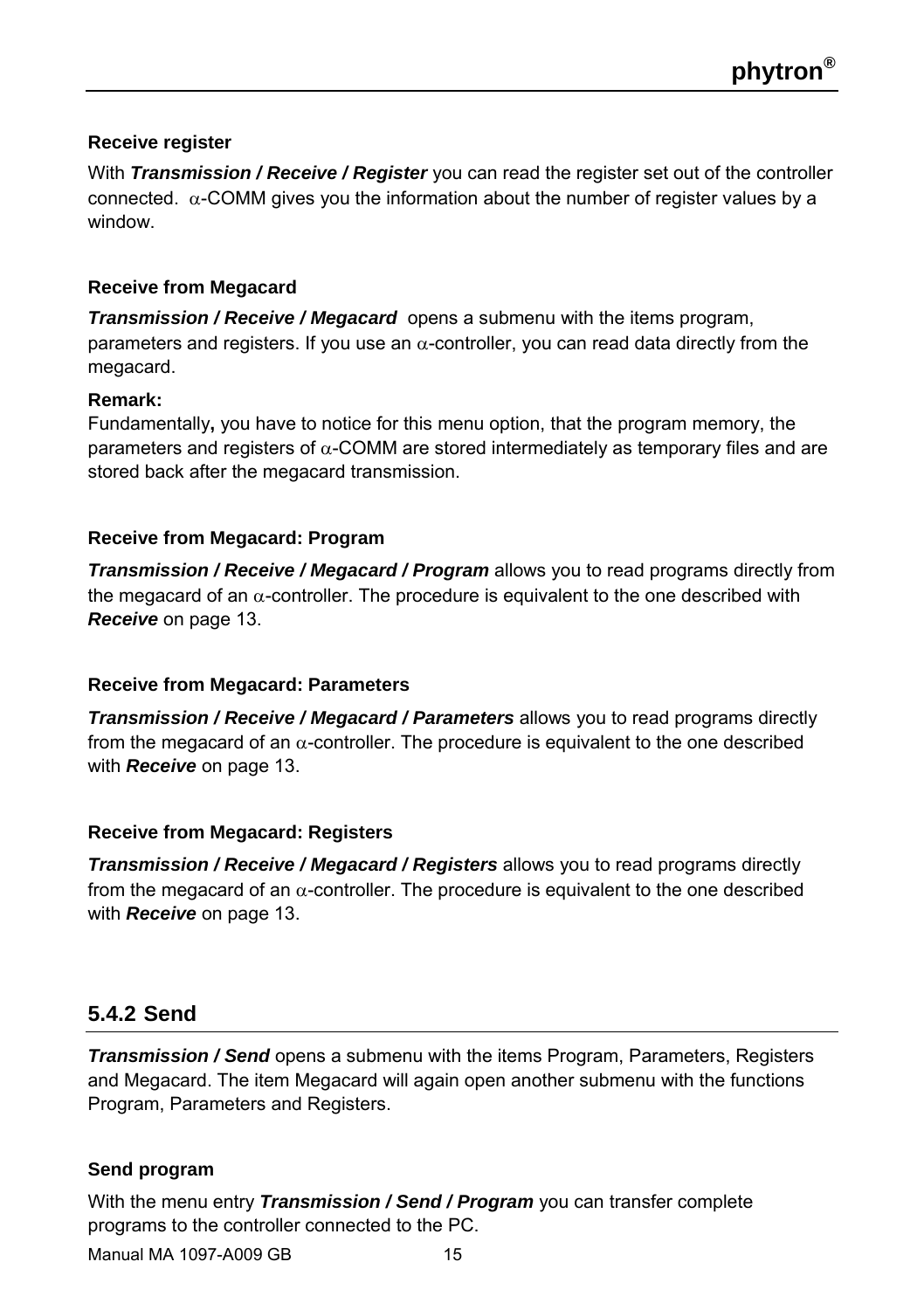α-COMM asks you, which program you want to send. You will receive a selection list of all stored programs. Select the program by double clicking the left mouse key. Then, you will be asked for a program name the data should be saved on the controller. (see fig 5).

| $\underline{\mathbb{E}[\underline{\mathbb{E}}][\underline{\mathbb{E}}]}$ | $\overline{5}$           |  | <u>이어 치리 나자면 관객에</u> |  |  |  |
|--------------------------------------------------------------------------|--------------------------|--|----------------------|--|--|--|
| Send<br>Delete<br>▼                                                      | Pogram<br>ы<br>Parameter |  |                      |  |  |  |
| Direct mode                                                              | Register<br>Megacard +   |  |                      |  |  |  |
| Operation<br>10 Monitor                                                  |                          |  |                      |  |  |  |
| <b>RS Monitor</b>                                                        |                          |  |                      |  |  |  |
|                                                                          |                          |  |                      |  |  |  |
|                                                                          |                          |  |                      |  |  |  |
|                                                                          |                          |  |                      |  |  |  |
|                                                                          |                          |  |                      |  |  |  |
|                                                                          |                          |  |                      |  |  |  |
|                                                                          |                          |  |                      |  |  |  |
|                                                                          |                          |  |                      |  |  |  |
|                                                                          |                          |  |                      |  |  |  |
|                                                                          |                          |  |                      |  |  |  |
|                                                                          |                          |  |                      |  |  |  |
|                                                                          |                          |  |                      |  |  |  |
|                                                                          |                          |  |                      |  |  |  |
|                                                                          |                          |  |                      |  |  |  |
|                                                                          |                          |  |                      |  |  |  |
|                                                                          |                          |  |                      |  |  |  |
|                                                                          |                          |  |                      |  |  |  |
|                                                                          |                          |  |                      |  |  |  |
|                                                                          |                          |  |                      |  |  |  |
|                                                                          |                          |  |                      |  |  |  |
|                                                                          |                          |  |                      |  |  |  |

Fig. 5: Menu box send program

During the transmission a running box gives the actual information to you about the transmission status.

After successful data reading and saving, the message *programs transmitted* is shown on the desktop, which has to be confirmed with *OK* .

#### **Send parameters**

With the menu entry *Transmission / Send / Parameters* you can update the parameter list of the controller connected. A selection list shows the parameter files in the current directory.

After parameter file selection by double clicking the left mouse key the parameter transmission starts.

While the transmission is running  $\alpha$  -COMM will show the actual state in a small window.

After successful data reading and saving, the message *parameters transmitted* is shown on the desktop, which has to be confirmed with *OK* .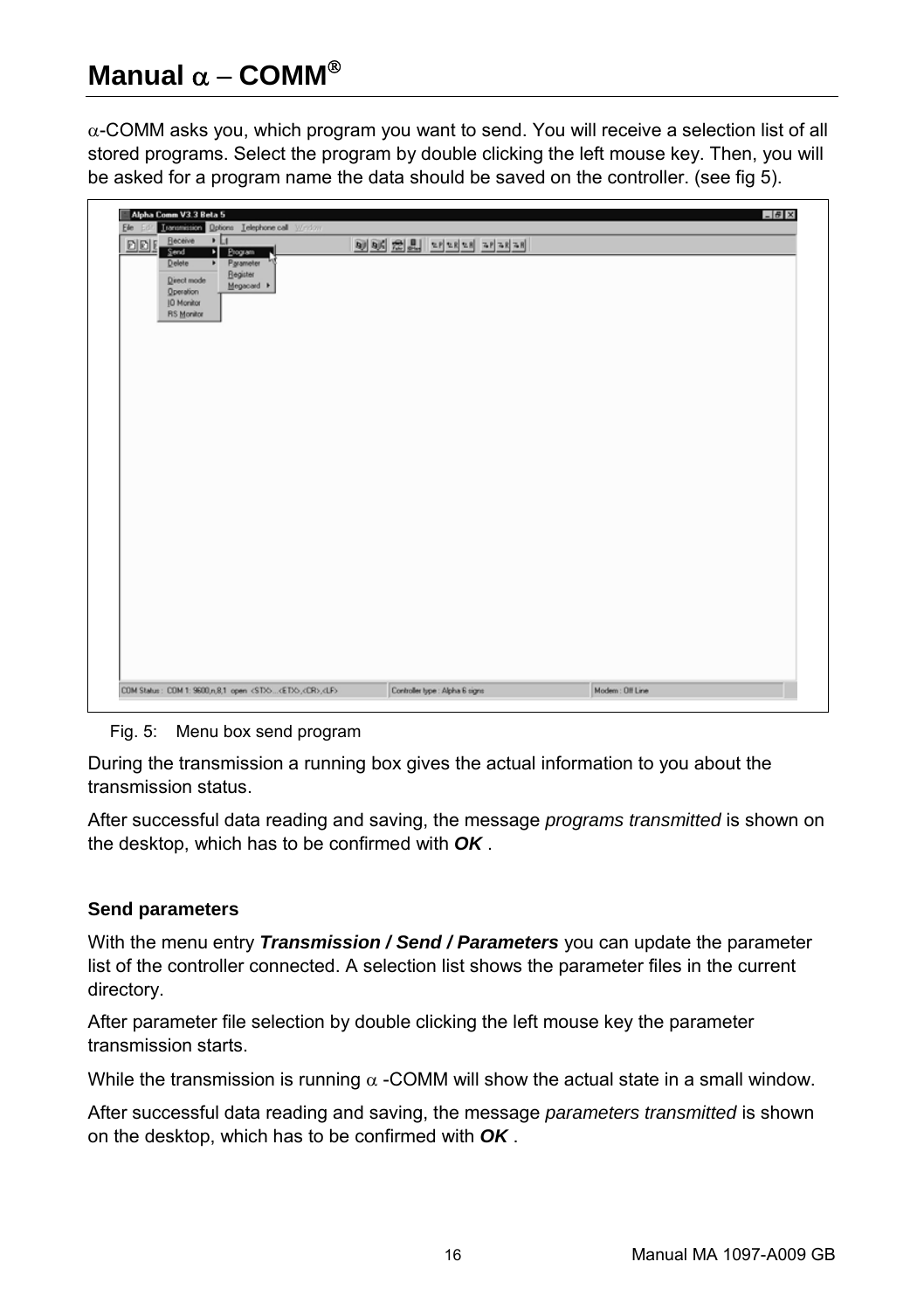#### **Send Registers**

With the menu item *Transmission / Send / Registers* you can write a register set into the controller connected. A selection list shows all available register files in the current directory.

After register file selection by double clicking the left mouse key the register transmission starts.

While the transmission is running  $\alpha$  -COMM will show the actual state in a small window.

After successful data reading and saving, the message *registers transmitted* is shown on the desktop, which has to be confirmed with *OK* .

#### **Send to Megacard**

#### **Remark:**

Fundamentally**,** you have to notice for this menu option, that the program memory, the parameters and registers of  $\alpha$ -COMM are stored intermediately as temporary files and are stored back after the megacard transmission.

*Transmission / Send / Megacard* opens a submenu with the entries program, parameter and register. If you are using  $\alpha$ -controller type with megacard you can use this submenu to write data direct into the controller's megacard.

#### **Send to Megacard: Program**

The menu item *Transmission / Send / Megacard / Program* will write programs directly into the megacard of the  $\alpha$ -controller.

The complete procedure is described in paragraph *Transmission / Send / Program* . The only difference is that after the transfer of the data the megacard will be programmed. You will be informed by a small window.

#### **Send to Megacard: Parameters**

The menu item *Transmission / Send / Megacard / Parameters* will write parameters directly into the megacard of the  $\alpha$ -controller.

#### **Send to Megacard: Registers**

The menu item *Transmission / Send / Megacard / Register* will write registers directly into the megacard of the  $\alpha$ -controller.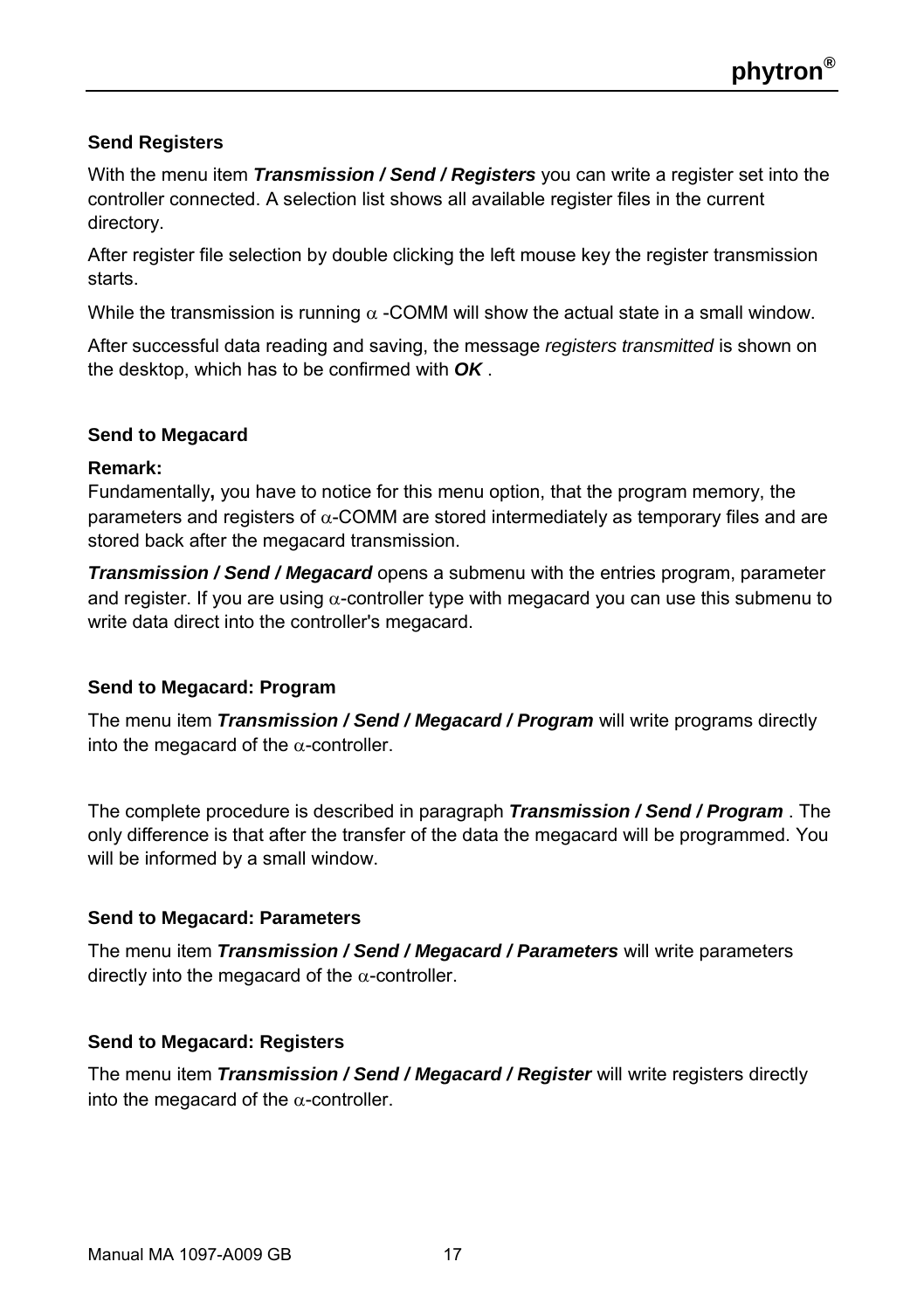### **5.4.3 Delete**

*Transmission / Delete* opens a submenu with the entries Program, Registers, All and Megacard. If you select the menu item Megacard, you can select the items Program, Parameters, Registers and All in a further submenu.

#### **Delete program**

With the menu item *Transmission / Delete / Program* you can delete single programs in the controller connected. This function will work only with  $\alpha$ -type controllers.

 $\alpha$ -COMM will show a file selection list with all programs in the controller's memory.

Before the program is really deleted,  $\alpha$ -COMM requires the confirmation **OK** for the deletion. With *Cancel* the program will not be deleted.

#### **Warning:**

A program deleted here by accident **cannot** be restored!

#### **Delete registers**

With *Transmission / Delete / Registers* all registers in the controller will be reset to 0.  $\alpha$ -COMM will ask you for confirmation before it starts the process. You will be informed by a small window.

#### **Delete All**

With the menu item *Transmission / Delete / All* all programs in the controller will be reset to 0.  $\alpha$ -COMM will ask you for confirmation before it starts the process. You will be informed by a small window.

#### **Remark:**

The command *Delete All* will even work for programs in controllers where the command delete programs selectively does not work .

**Warning:** There is **no** possibility to recover programs or registers after processing the delete command!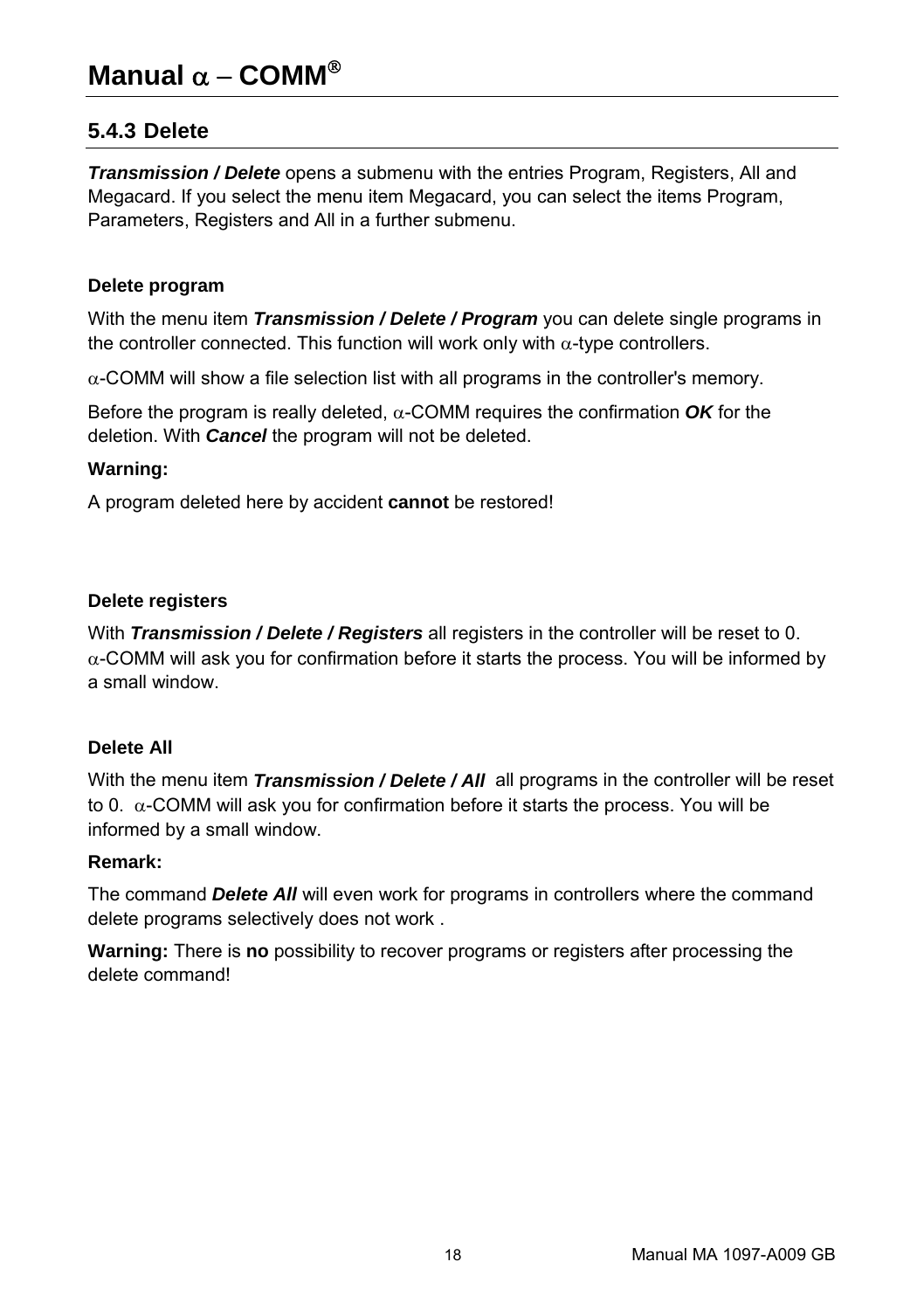#### **Delete on Megacard**

*Transmission / Delete / Megacard* opens a submenu with the items Program, Parameter, Register and All. For an  $\alpha$ -controller type with megacard you can use this menu item to initialize the megacard.

*Transmission / Delete / Megacard* activates a submenu with the entries program, parameters, registers and all. If you are using an  $\alpha$ -type controller you can for instance use this command to initialize the megacard completely.

#### **Remark:**

The commands for programs, parameters and registers do not free the memory space on the megacard. The commands only mark the memory space as deleted.

#### **Delete on Megacard: Program**

With *Transmission / Delete / Megacard / Program* individual programs on the megacard can be deleted. The process is described on page 18 and is equivalent to the command *Delete/ Program*.

#### **Delete on Megacard: Parameters**

With *Transmission / Delete / Megacard / Parameters* individual parameter sets on the megacard can be deleted. The process is described on page 18 and is equivalent to the command *Delete/ Program*.

#### **Delete on Megacard: Registers**

With *Transmission / Delete / Megacard / Registers* individual register sets on the megacard can be deleted. The process is described on page 18 and is equivalent to the command *Delete/ Program*.

#### **Delete on Megacard: All**

*Transmission / Delete / Megacard / All* will cause that the megacard is completely new initialized. During this process all programs, parameter sets and register sets are deleted. The process is performed only after you have confirmed it, and it will last between 4 to 6 minutes. You will be informed by a small window.

**Warning:** The deletion process **cannot** be made undone!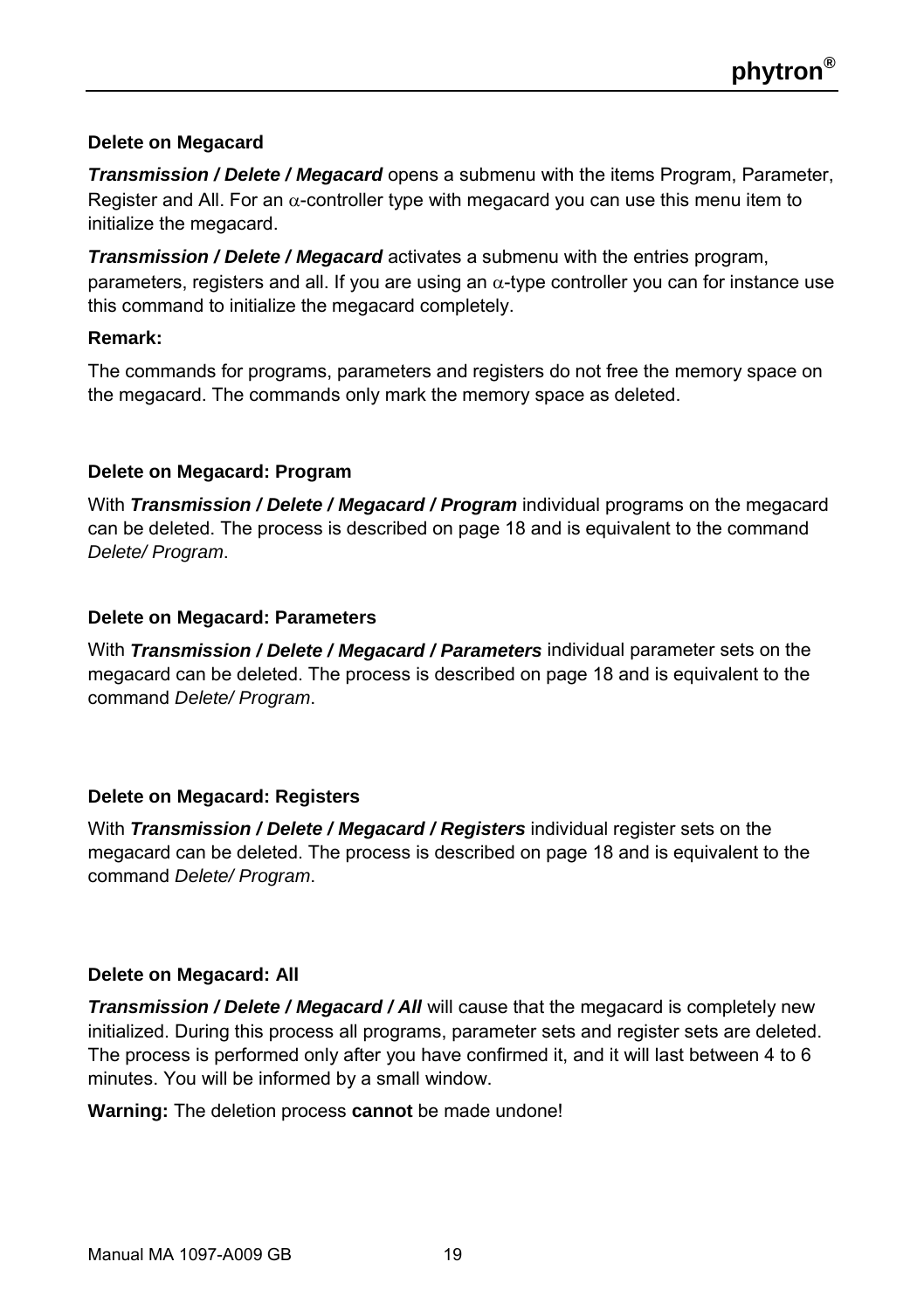# **5.4.4 Direct Mode**

With *Transmission / Direct Mode* you open a dialog box which allows to send commands directly to the stepper motor controller. α-COMM will generate the complete protocol automatically.

To send a command to the controller you first have to select the input box, if it is not already active. Now enter the MINILOG command, e.g. XP5R which means read parameter 5 from axis X, see Fig.6:

| Direct mode             |                         | $\vert x \vert$ |
|-------------------------|-------------------------|-----------------|
| Send to controller      | C abc > ABC C Abc > Abc |                 |
| <b>XPSRI</b>            |                         |                 |
| Receive from controller |                         |                 |
|                         |                         |                 |
|                         |                         |                 |
|                         |                         |                 |
|                         |                         |                 |
|                         |                         |                 |
|                         |                         |                 |
|                         |                         |                 |

Fig. 6: Direct mode

The command will be sent to the controller by pressing the  $\left[\leftarrow\right]$ -key.

The response box will show any answer from the controller, in the example this could be <ACK> 25000, which means, that parameter 5 of axis X has the value 25000.

With the DropDownkey **[**9**]** a history list with commands used earlier can be activated.

#### **Remark:**

Usually Phytron controllers will answer with <NAK> if you use a command which is invalid for the controller connected.

Nearly, all Minilog instructions can be written without consideration of the capital and small letters. If you have clicked on the button abc --> ABC, the instruction is changed to the capital letters.

#### **Important:**

Therefore, for instructions with or-logic operation (f. ex. Ev011) and for the display commands d0 or d1 click on the button Abc --> Abc to keep the capital and small letters.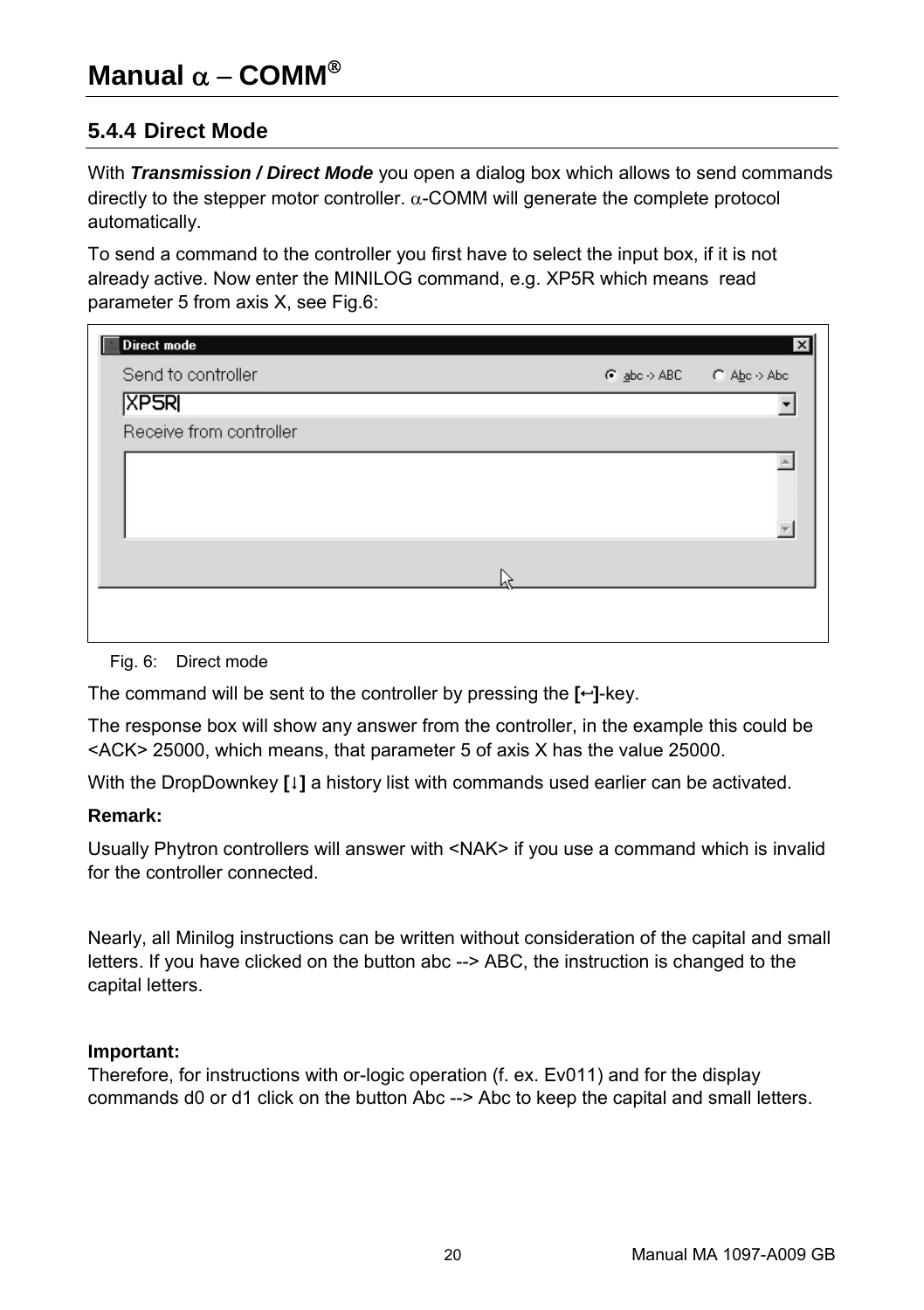# **5.4.5 Operation**

| Operation-<br>$Asis 2+$                                           | exist. axes<br>$\nabla$ Axis 1<br>$\Gamma$ Axis 2<br>$\Gamma$ Axis 3                                              | $X \leftrightarrow Y$<br>Axis 1 MOP- |
|-------------------------------------------------------------------|-------------------------------------------------------------------------------------------------------------------|--------------------------------------|
| Axis 1+<br>Axis 1-<br>Avis 2-                                     | $\Gamma$ Axis 4<br>$\Gamma$ Axis 5<br>$\Gamma$ Axis 6<br>$\Gamma$ Axis 7<br>$\Gamma$ Axis 8                       | Axis 2 MOP-                          |
| Move<br>Start<br>C Relativ Axis 1<br>C Absolut                    | Counter value<br>Axis 1<br>$\overline{0}$                                                                         | velocity-<br>Axis 1<br>$\ldots$      |
| Frequency<br>Axis 1<br>$\overline{0}$<br>10k<br>20k<br>40k<br>30k | ٠<br>٠<br>60k<br>70k<br>50k<br>80k                                                                                |                                      |
| Axis 2<br>٠<br>٠<br>10k<br>20k<br>0<br>30k<br>40k                 | n,<br>$\mathbf{I}$<br>٠<br>$\mathbf{I}$<br>×<br>$\mathbf{u}$<br>$\blacksquare$<br>60k<br>70k<br><b>50k</b><br>80k |                                      |

With *Transmission /Operation* you open the following window, in which you can move the motor directly by mouse click:

#### Fig. 7: Operation

Simply click on one of the buttons AXIS 1– (direction), AXIS1+, AXIS2–, AXIS2+. Direction + means clockwise movement, seen onto the motor axis from outside.

If the axis numbers 1 and 2 are coordinated wrong, you can "exchange" the axes by clicking on the button **X <-> Y**.

You can enter drive instructions for both axes into the window **Drive Relative**. The symbol + or – before the entered number of steps defines the direction.

**Drive Relative** means moving from the actual position by x-counter values. With **Drive Absolute** the input counter value is referred to the zero point.

When you click on the button **Start** the instruction will be executed. Now the button has the marking **Stop** in order to cancel the movement if required.

In the column **Exist. axes** the program indicates which axes can be operated with. This information only refers to the power stage state. The program does not recognize whether a stepper motor is connected or controlled with a suitable current setting.

With two slider controls at the bottom of the window you can change the drive frequencies of both motors.

You can initialize each axis with click on one of the buttons **Axis1 M0P** or **Axis2 M0P**. After start the button has the marking **Stop** to cancel initializing if required.

In **velocity** you can see the speed with the unit of measure, which is defined in the parameter P02. The units of measure can be: steps, mm/s, inch/s or revolutions per minute (RPM).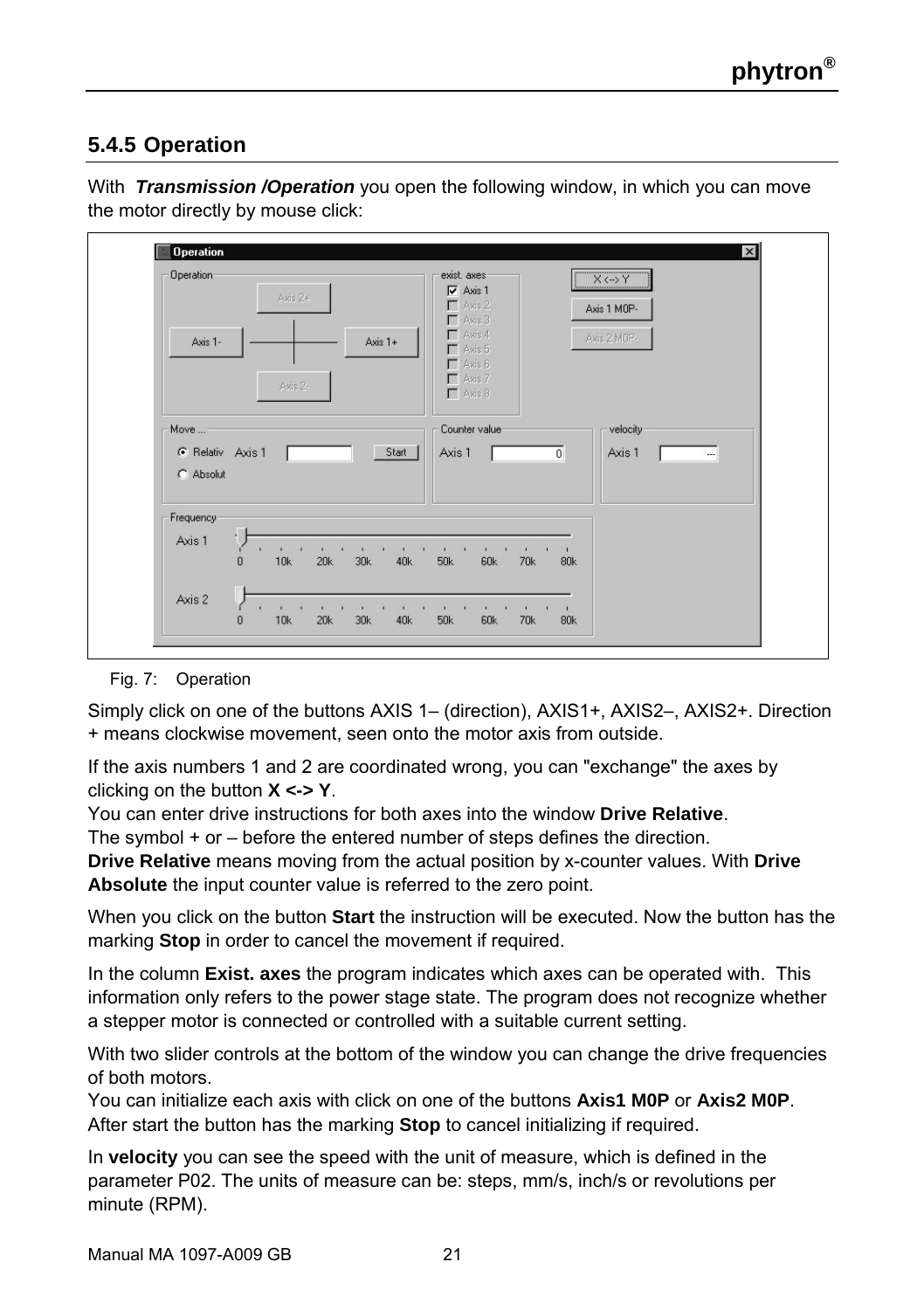# **5.4.6 IO Monitor**

| Set outputs:    |                 |          |                        |          |          |                        |                               | Selection:     | Systemstatus-                                                                                                   |
|-----------------|-----------------|----------|------------------------|----------|----------|------------------------|-------------------------------|----------------|-----------------------------------------------------------------------------------------------------------------|
| A01<br>п        | A02<br>п        | A03<br>п | A04<br>п               | A05<br>г | A06<br>п | AD7<br>г               | A <sub>08</sub><br>п          | $G$ A01-16     | Program execution<br>Emergency Stop input extern                                                                |
| A09<br>г        | A10             | A11      | A12<br>г               | A13      | A14      | A15                    | $\Delta$ 16<br>п              | $C$ A17-32     | Emergency stop switch of one axis<br>Power stage error of one axis                                              |
| Inputs status-  |                 |          |                        |          |          |                        |                               | exist. inputs- | Terminal mode<br>O                                                                                              |
| E01<br>O        | E <sub>n2</sub> | E03      | E04<br>Ω               | E05      | E06      | E07<br>O               | E08<br>$\left( \right)$       | $C E 101-08$   | SRQ is set (only IEC bus)<br>O<br>PC mode<br>$\left( \right)$                                                   |
| E09<br>, ,      | <b>F10</b>      | F11      | F <sub>12</sub><br>, , | E13      | E14      | F15<br>O               | <b>F16</b><br>O               | $C$ E01-16     | Initiator status                                                                                                |
| E17<br>O        | E18             | E19<br>Ω | E20<br>O               | E21      | E22      | E23<br>O               | E24<br>$\left(\right)$        | $C$ E01-24     | Axis 5 $\bigcirc + \bigcirc$ .<br>Axis 1<br>$() + @.$<br>Axis 2 $\bigcirc$ + $\bigcirc$ -<br>Axis 6 $() + ()$   |
| E25<br>0        | E26             | E27      | E28<br>O               | E29      | E30<br>Ω | E31<br>$\left(\right)$ | E32<br>$\langle$ )            | E01-32<br>o    | Axis $3 \bigcirc + \bigcirc$ .<br>Axis 7<br>$() + ()$<br>Axis 8 $\bigcirc$ + $\bigcirc$ -<br>Axis 4 $() + ()$ . |
| Updating in ms- |                 |          |                        |          |          |                        | () not active / not available |                | Controller software version                                                                                     |

In *Transmission /IO Monitor* you can test the inputs and outputs.

Fig. 8: IO Monitor

In **Set outputs** you can select the outputs, which shall be switched. Therefore, you can select a pre-selection range (**Selection**), which depends on the number of connected axes.

In the column **exist. inputs** you can define input ranges, which should be read. The input status are shown in **Input status** by coloured buttons (see table below).

In **Updating in ms** the state read time can be defined.

In **Initiator status** the corresponding axis fields are marked (see table).

In **Controller software version** is shown, which software version is stored in the controller.

| Color | Input status                | Initiator status        |
|-------|-----------------------------|-------------------------|
| white | not active or not available | Initiator not available |
| green | active or O.K.              | Initiator free          |
| red   |                             | Initiator responded     |

**Remark:** Only these I/O-groups are identified by  $\alpha$ –COMM, which are supplied by power!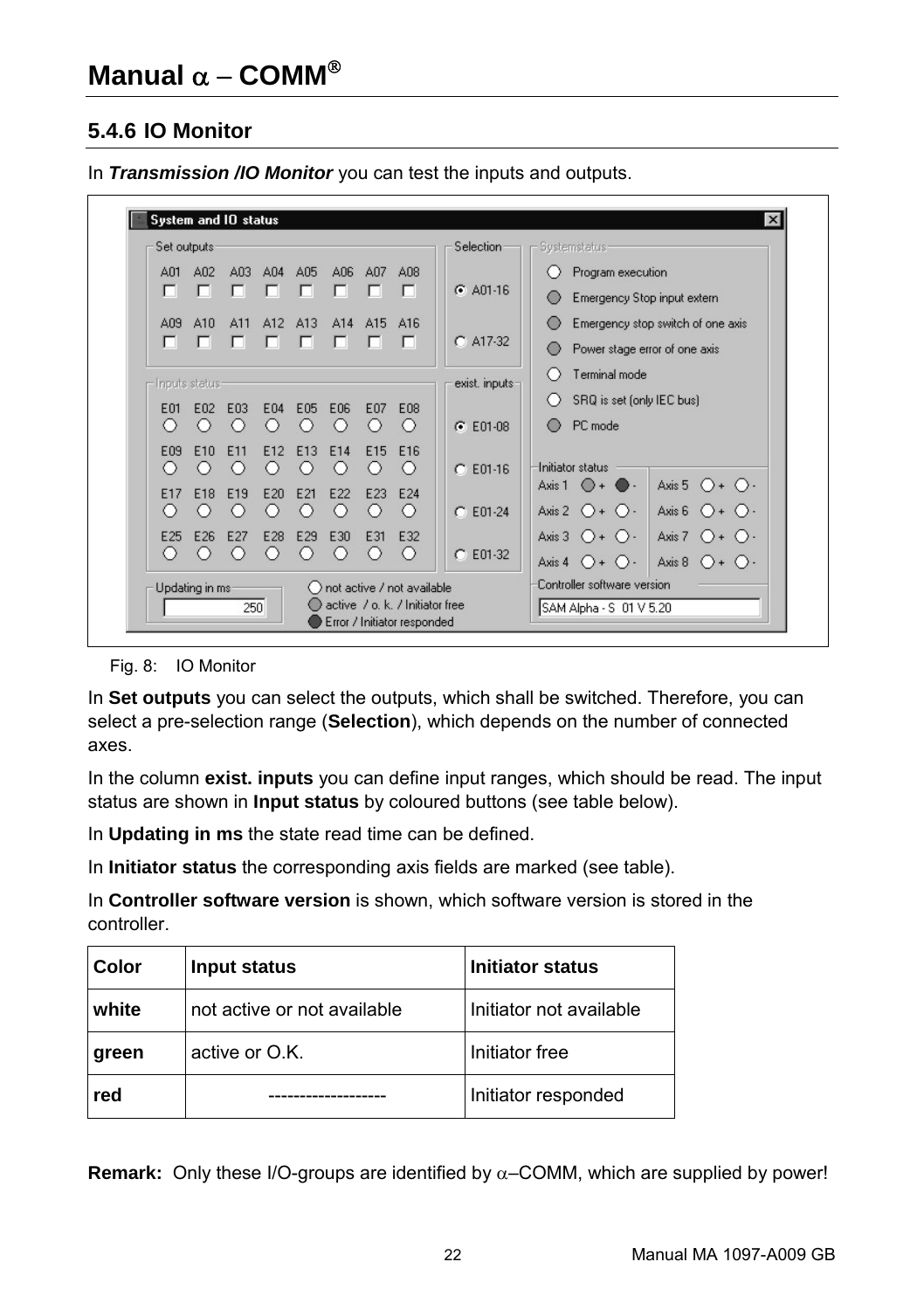# **5.4.7 RS Monitor**

#### **Important:**

#### **RS monitor is a program for the service. If you want to use this program, please call Phytrons's service in any case.**

This is a program for testing the RS Interface. It's application is then efficient, if you want to check the RS interface. The data will be saved in a file as a protocol.

For the application the RS monitor should be connected between PC side and controller side with an adapter cable (fig. 9).



Fig. 9: RS monitor connection

#### **Example: Loopback**



Fig. 10: Example Loopback

For the loopback test the interface cable will be connected to the PC. Pin 2 and Pin 3 (Receiver (IN) and Transmitter (T\_out)) are shorted-out by an adequate adapter cable.

After program start of *RS Monitor* the input command string is sent to the controller and is received by the bridge at the same time. So you can test, if a cabling is defect.

#### **Remark:**

This test gives no information about the correct wiring of the interface!

Manual MA 1097-A009 GB 23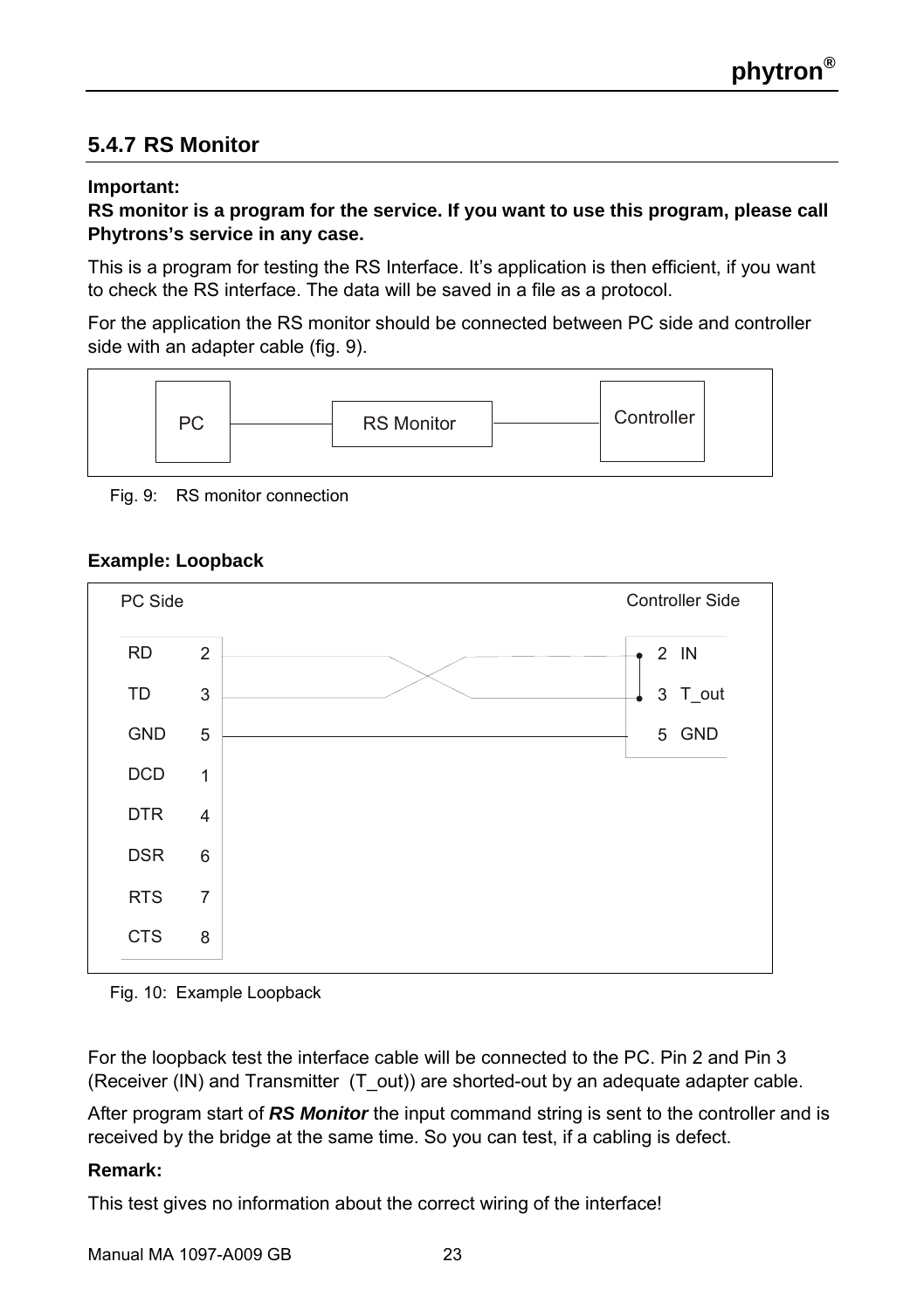| <b>RS Monitor</b>                     | COM settings           |                        | $\vert x \vert$         |  |
|---------------------------------------|------------------------|------------------------|-------------------------|--|
| Send to controller                    |                        | $G$ abc > ABC          | C Abc → Abc             |  |
| Receive from controller               |                        |                        | Ξ                       |  |
|                                       |                        |                        | 図                       |  |
|                                       |                        |                        |                         |  |
|                                       |                        |                        |                         |  |
|                                       |                        |                        |                         |  |
|                                       |                        |                        |                         |  |
|                                       |                        |                        |                         |  |
|                                       |                        |                        | $\overline{\mathbb{E}}$ |  |
| COM Open:<br>Set to send              | String Info            |                        |                         |  |
| <b>P COM1</b><br>G COM1               | IV Sting               |                        |                         |  |
| $\Gamma$ COM2<br>$C$ COM2             | $\Gamma$ HEX           |                        |                         |  |
| $\Gamma$ COM3<br>$C$ COM <sub>3</sub> | $\Gamma$ Endett        |                        |                         |  |
| $\Gamma$ COM4<br>$C$ COM4             | <b>IZ CRAF</b>         |                        |                         |  |
| COM Status<br>COM1: 9600,n,8,1 open   | COM2: 9600,n,8,1 close | COM3: 9600,n,8,1 close | COM4: 9600,n,8,1 close  |  |
|                                       |                        |                        |                         |  |
|                                       |                        |                        |                         |  |
|                                       |                        |                        |                         |  |
|                                       |                        |                        |                         |  |
|                                       |                        |                        |                         |  |
|                                       |                        |                        |                         |  |
|                                       |                        |                        |                         |  |

Fig. 11: RS Monitor: input window

With *RS Monitor / Open Logfile* the filename of the protocol file is created in the defined directory and with *RS Monitor / Save Logfile* the controller command is saved to this file.

In *RS Monitor / COM Settings* for the 4 COM interfaces the baudrate (from 110 to 115200) and the transmission format (data bits, stop bits, parity) are set.

# **5.5 The Menu** *Options*

# **5.5.1 Parameter Text File**

With *Options / Parameter Text File* you can select the default Parameter Text File in the root directory of  $α$ -COMM. This file holds then the default values used if you create a new parameter file. A new parameter file is created if you use the menu **File / New / Parameter**  (see chapter 5.2.1), or implicitly if you receive parameter sets from a controller (5.3.1).

The dialog box contains an input box, a file selection list, and the buttons *OK* and *Cancel*.

Input a file name, and select *OK*. Then, a file is selected as a new default Parameter Text File.

#### **Remark:**

α-COMM **always** will look for parameter text files in the α-COMM root directory!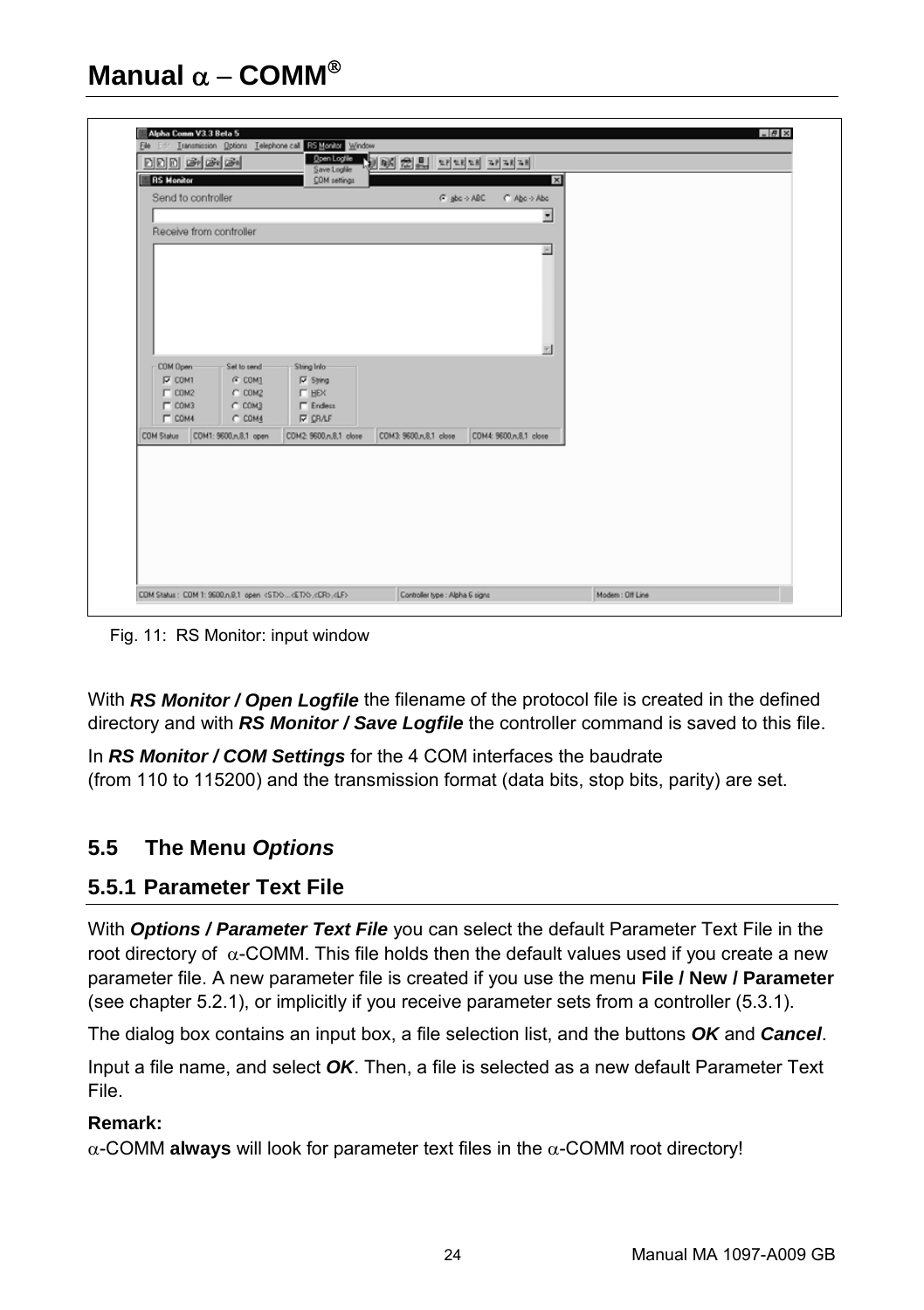# **5.5.2 Select Language**

With *Options / Select Language* you can select the output of the program dialog in German, English or French.

# **5.5.3 Select Controller Type**

With *Options / Select Controller Type* you can choose the type of the stepper motor controller you use. The controller type will influence the interface settings as the transmission speed, the protocol used and so on. You can select the type you are using by clicking the left mouse key or the arrow buttons.

In the following table you will find a list of available controller types and some hints for choosing the appropriate controller:

| <b>Controller type</b>            | Please use this controller type with one of the following<br>devices                                              |
|-----------------------------------|-------------------------------------------------------------------------------------------------------------------|
| Alpha 6 characters<br>(=standard) | IXE α-A, IXE α-A-RS, IXE α-C-T, IXE α-C-RS, SAM $\alpha$<br>The program names should be long 6 characters maximum |
| Alpha 8 characters                | <b>Customer specific special version:</b><br>The program names should be long up to 8 characters                  |
| IXE A/B-T                         | IXF A and IXF B                                                                                                   |
| IXE A/B-RS                        | IXE A-RS and IXE B-RS                                                                                             |
| IXE C-T                           | IXE C-T                                                                                                           |
| IXE C-RS                          | IXE C-RS                                                                                                          |
| SAM. SAM 300                      | SAM, SAM-X and SAM 300                                                                                            |

# **5.5.4 Interface Parameters**

With the menu item *Options / Interface Parameters* α-COMM is adapted to the type of interface and the correct settings for the controller type you use. In total you can define up to 4 different interface channels.

In the dialog box *COM Interface Setting* (Fig.12) the following settings are possible: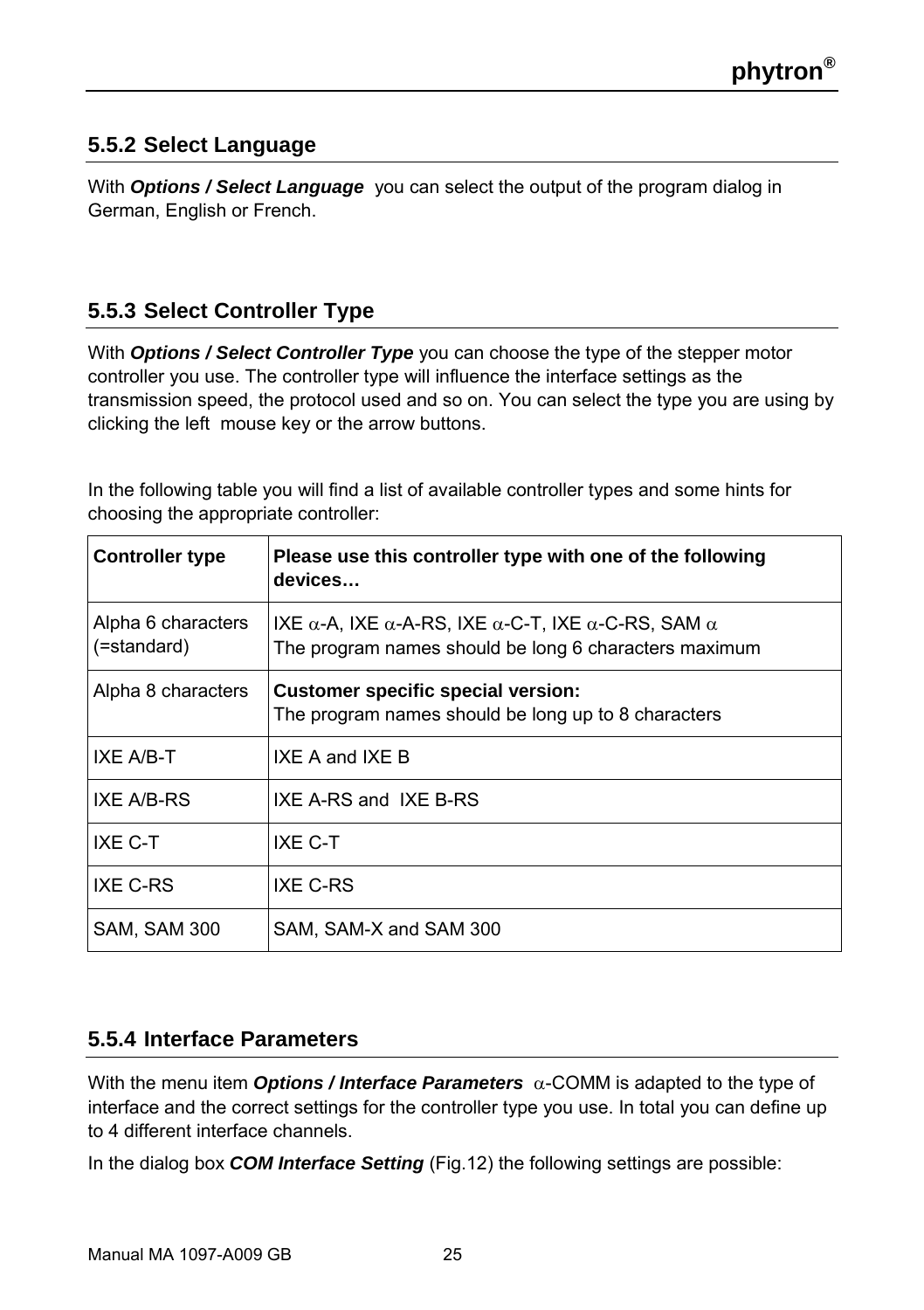| Transmission protocol<br><stx><etx>,<cr>,<lf></lf></cr></etx></stx> |      |                         |  |
|---------------------------------------------------------------------|------|-------------------------|--|
| Baudrate<br>9600                                                    |      | COM Interface<br>1      |  |
| Transmission format<br>Data bits                                    | l8   | Timeout in seconds<br>5 |  |
| Parity                                                              | None | Cancel                  |  |
| Stop bits<br>Modern settings                                        | I1   | K                       |  |

Fig. 12: Interface parameters settings

#### **Transmission protocol**

With the menu item Options / Interface Parameters / Transmission Protocol you can choose one of the protocol types used by the controllers. Up to now, 2 types are defined, and the second one should be used only if there is a corresponding note in your controller's hardware manual.

1. Transmission Protocol: <STX>...<ETX><CR><LF>

This is the standard Phytron transmission protocol which is implemented in devices of IXE, SAM, PLS , TMC and OMC type. If your hardware manual delivered with the controller contains no other information, please use this protocol.

2. Transmission Protocol: <STX>...<ETX>

This is a special version of the protocol used only in some customer specific software versions. Use this protocol only if your controller manual recommends so.

#### **Baudrate**

The baudrate (multitude of data per second in KBits) can be selected by clicking the drop down arrow of the box *Baudrate* (values from 110 to 115200). The value must be compatible to the controller's baudrate.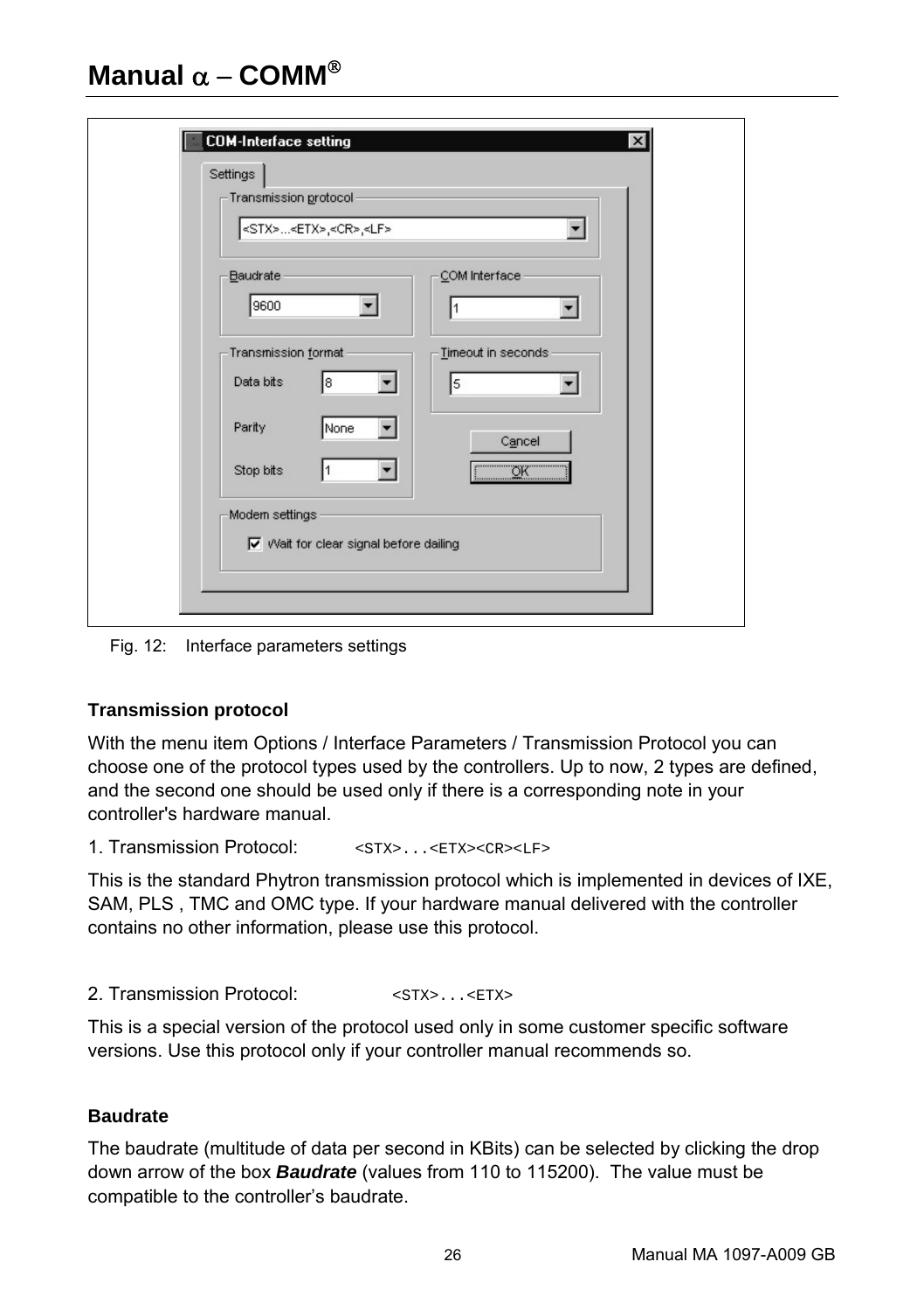#### **Set COM Interface**

By clicking the drop down arrow of the box *COM Interface* you select the number of the actual interface (1 to 4).  $\alpha$ -COMM uses this interface for communication with the connected controller.

#### **Set timeout delay**

In the box *Timeout in seconds* you define a time limit (1 to 60 seconds) for the response of the controller to any command of α-COMM. A very good value is a delay of 5 seconds, and you should not go below this value.

#### **Transmission format**

In the box *Transmission format* 3 variables can be defined: Data bits, parity, stop bits.

In the table on page 28 the controller linked variables are defined.

With *OK* the new defined data boxes are saved before exiting the dialog box *COM Interface Setting*. If you click on *Cancel* you exit the data of this dialog box without saving.

#### **Modem settings**

Here you define, whether the modem on the controller side has to wait for dialing tone.

 $\widehat{\mathbf{M}}$ : Modem lifts, waits for dialing tone, selects partner, data transfer

 $\Box$ : Modem lifts, sends 0, waits for dialing tone, selects partner, data transfer

# **5.5.5 About Alpha-Comm**

The menu *Options / About Alpha-Comm* gives you important information about the program version of α-COMM, copyright and Phytron's firm data (fig 13):

| http://www.phytron.de |
|-----------------------|
|-----------------------|

Fig. 13: About α-COMM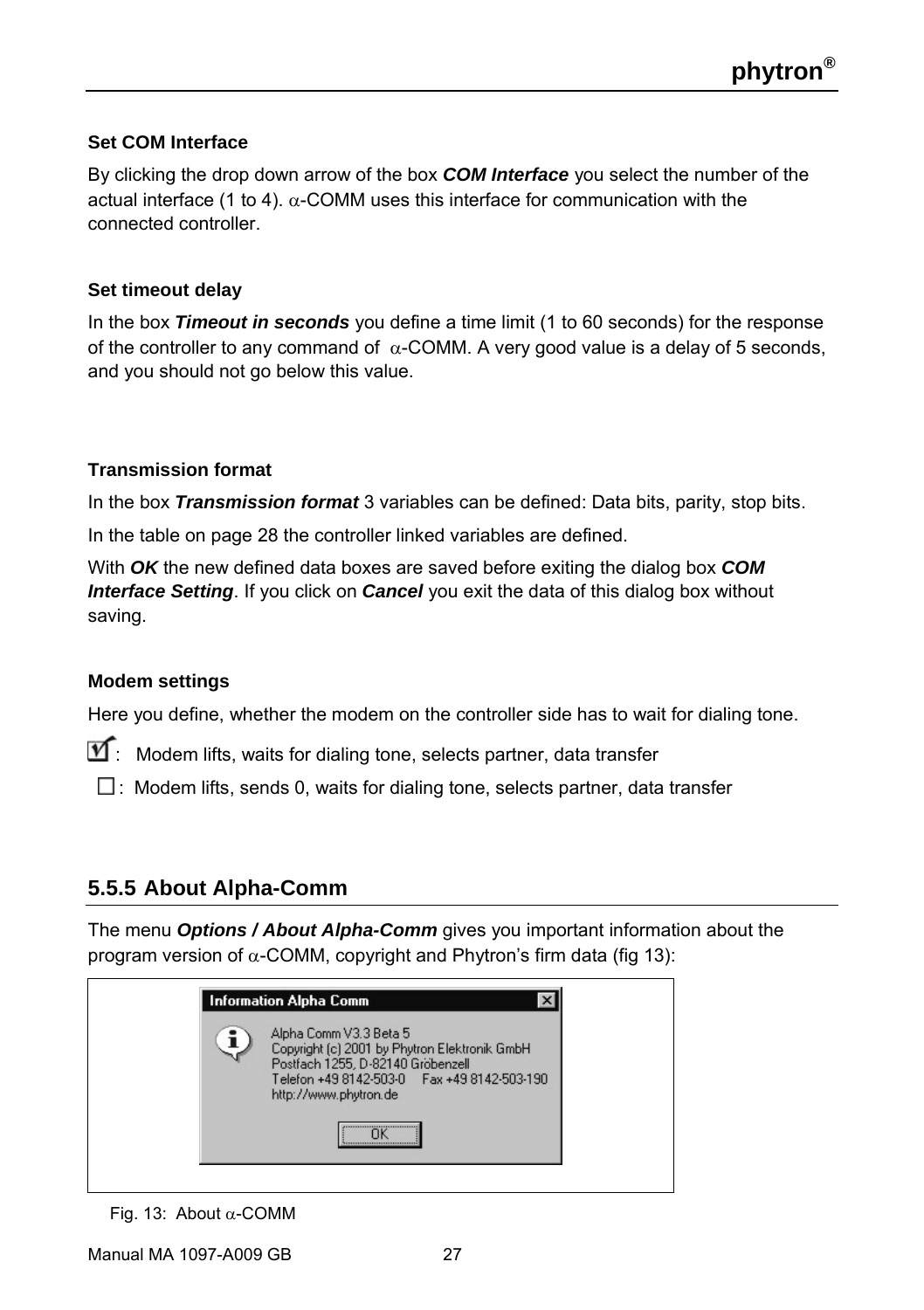# **5.6 The Menu** *Telephone Call*

The menu *Telephone Call* is used for telemaintenance. PC and Controller can communicate with each other by the modem connection. (Fig 14).

In the right box of the taskbar the modem status is displayed, that means whether the modem is in Online- or Offline mode.



Fig. 14: Connection via modem

In *Selecting number* you input the telephone number for dialing.

The modem on the controller side must be configured, so that it accepts callings automatically.

In *Dialing* you input the telephone number for dialing.

In *Configure modem* the receiving modem is set, so that it accepts callings automatically.

In *Reset modem* the receiving modem is reset.

After the file transmission the dialog box *Disconnect the set* the line must be disconnected again.

# **5.7 The Menu** *Window*

This menu is helpful when 2 files are opened at least. It makes easier to select the active window when a lot of files are opened. After clicking *Window* a list of all opened files appears. Select the active window on desktop by mouse clicking or input of the corresponding number, which is in front of the file name. The actual active window is marked by a tick.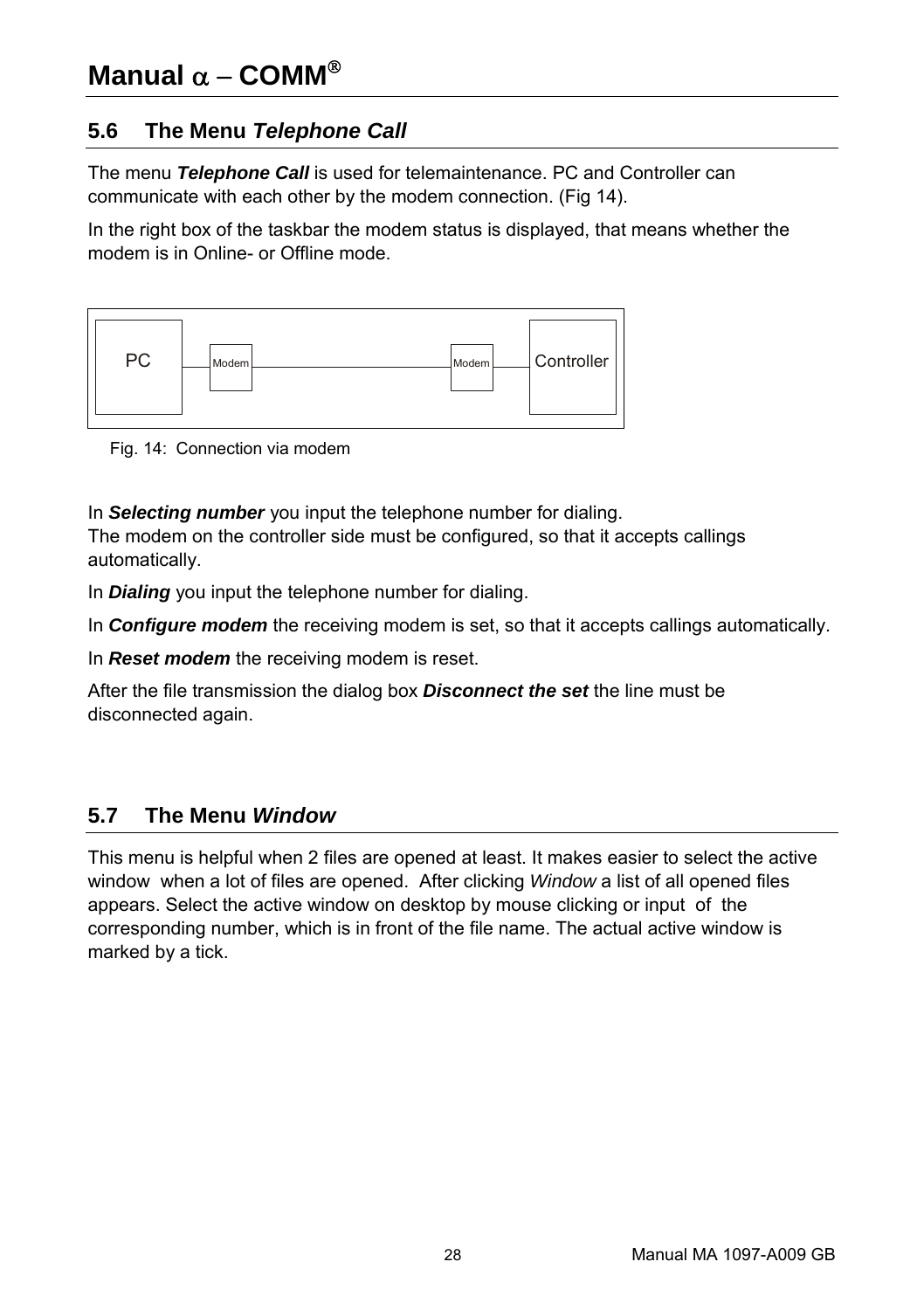# **6 The Configuration File Alpha3.ini**

α-COMM writes the configuration file Alpha3.ini into the Windows directory. In Alpha3.ini are saved the interface parameters and the parameter text file. (See fig. 15)



Fig. 15: The Alpha3.ini file

#### **Remark:**

Please, don't change this configuration file with the editor! It is written by  $\alpha$ –COMM.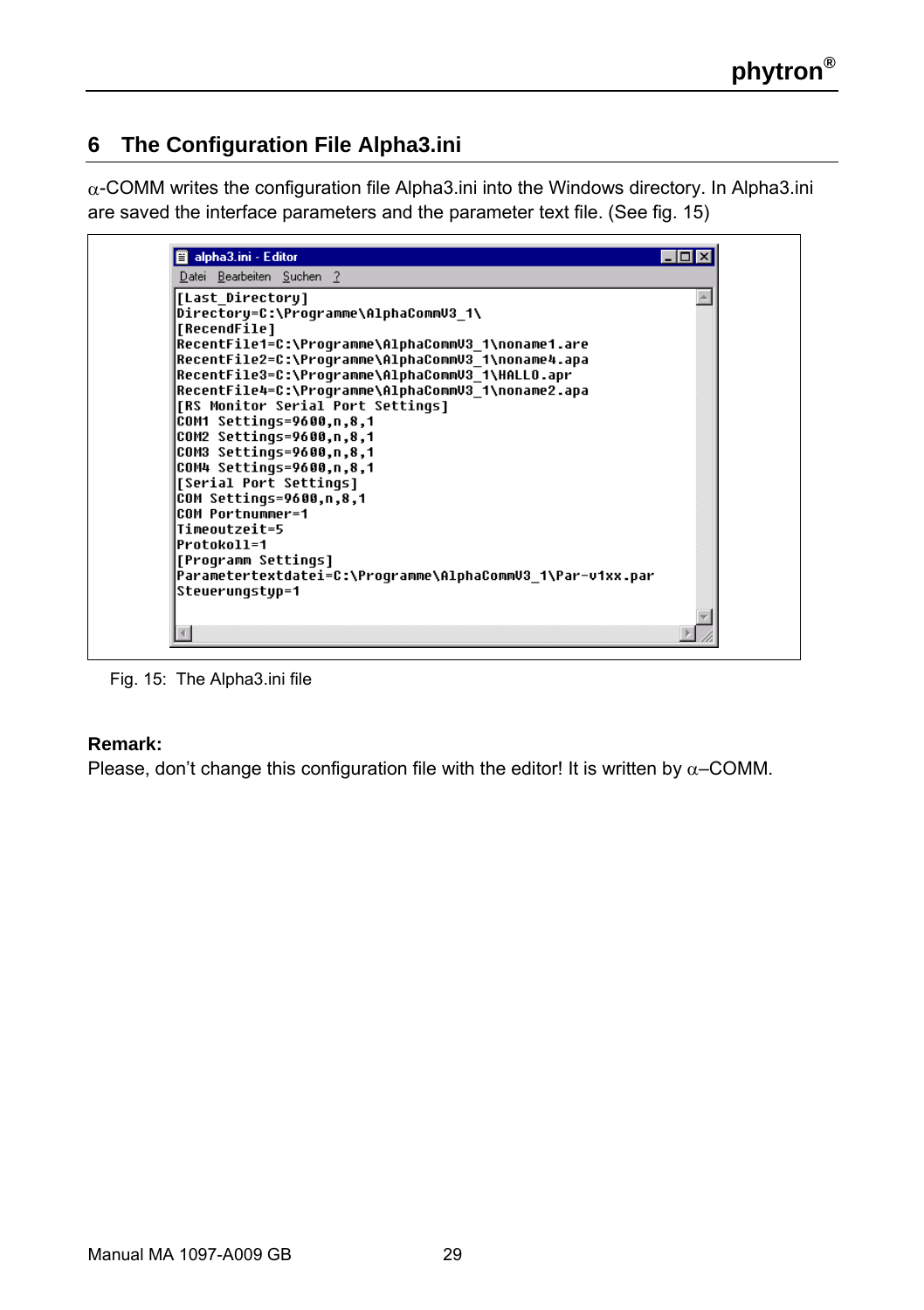# **7 Error Messages**

In this appendix you will find hints how to handle error messages of  $\alpha$  -COMM. In the following text these messages are written in bold or underscored italics. Messages which do not need any additional information are not contained in this appendix.

#### **Remark:**

Error messages resulting of problems with any peripheral device are very often caused by trivial facts like: device is not switched on, cables are missing, cable is defect and so. Please check these items.

# **7.1 Interface Problems**

#### **An interface timeout has occured**

Possible reasons for this problem may be:

- The cabling is wrong (RD and TD pins interchanged).
- The controller is not in the REMOTE operation mode.
- The cabling is defect or interrupted.
- The timeout time selected in  $\alpha$  -COMM is too short.
- The interface parameters selected in  $\alpha$ -COMM do not match the controller type used.

#### **Modem not ready**

Possible reason for this problem may be:

• No feedback from the modem, that it hasn't connected correctly

#### **COM Interface already open**

Possible reason for this problem may be:

• The COM interface is already used by another program.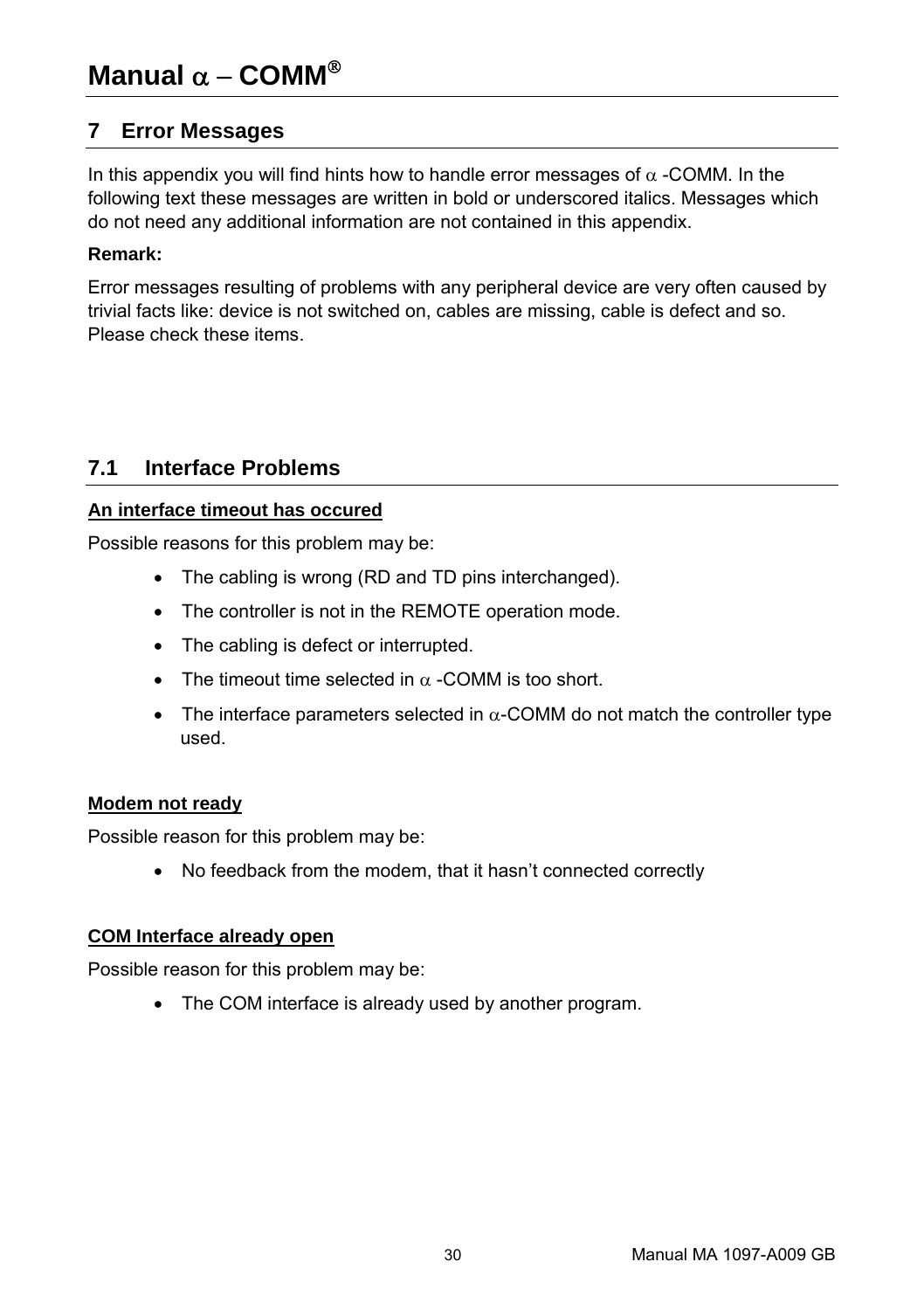|  |  | 8 Interface Parameters: Standard Values |  |  |
|--|--|-----------------------------------------|--|--|
|--|--|-----------------------------------------|--|--|

| <b>Controller</b>                        | <b>Baudrate</b> | Number of<br><b>Databits</b> | Number of<br><b>Stopbits</b> | <b>Parity</b> |
|------------------------------------------|-----------------|------------------------------|------------------------------|---------------|
| IXE $α$ -A and IXE $α$ -A-RS             | 9600            | 8                            | 1                            | None          |
| IXE $\alpha$ -C-T and IXE $\alpha$ -C-RS | 9600            | 8                            | 1                            | None          |
| IXE-A and IXE-A-RS                       | 9600            | 7                            | 2                            | Even          |
| IXE B and IXE B-RS                       | 9600            | 7                            | 2                            | Even          |
| IXE C-T and IXE C-RS                     | 9600            | 7                            | 2                            | Even          |
| SAM $\alpha$                             | 9600            | 8                            | 1                            | None          |
| SAM, SAM-X and SAM 300                   | 2400            | 7                            | $\mathfrak{p}$               | Even          |
| ASM 02 and ASM 02A                       | 9600            | 8                            | 1                            | None          |
| PLS 02 and PLS 02A                       | 9600            | 8                            | 1                            | None          |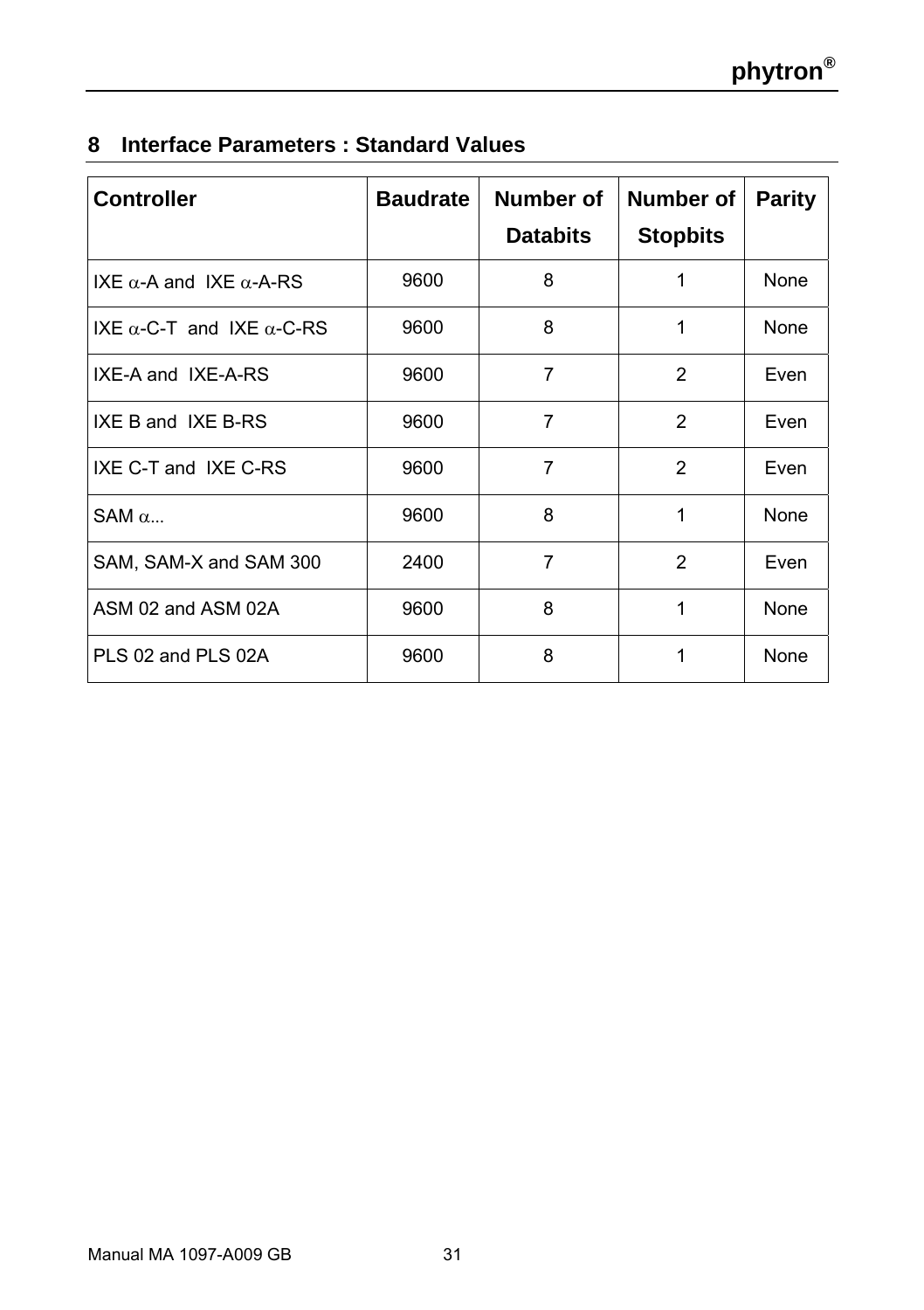# **9 Adapter Cables**



#### Fig. 1: PC (9-pole male connector) <-----> controller type IXE...



Fig. 2: PC (25-pole male connector) <-----> controller type IXE...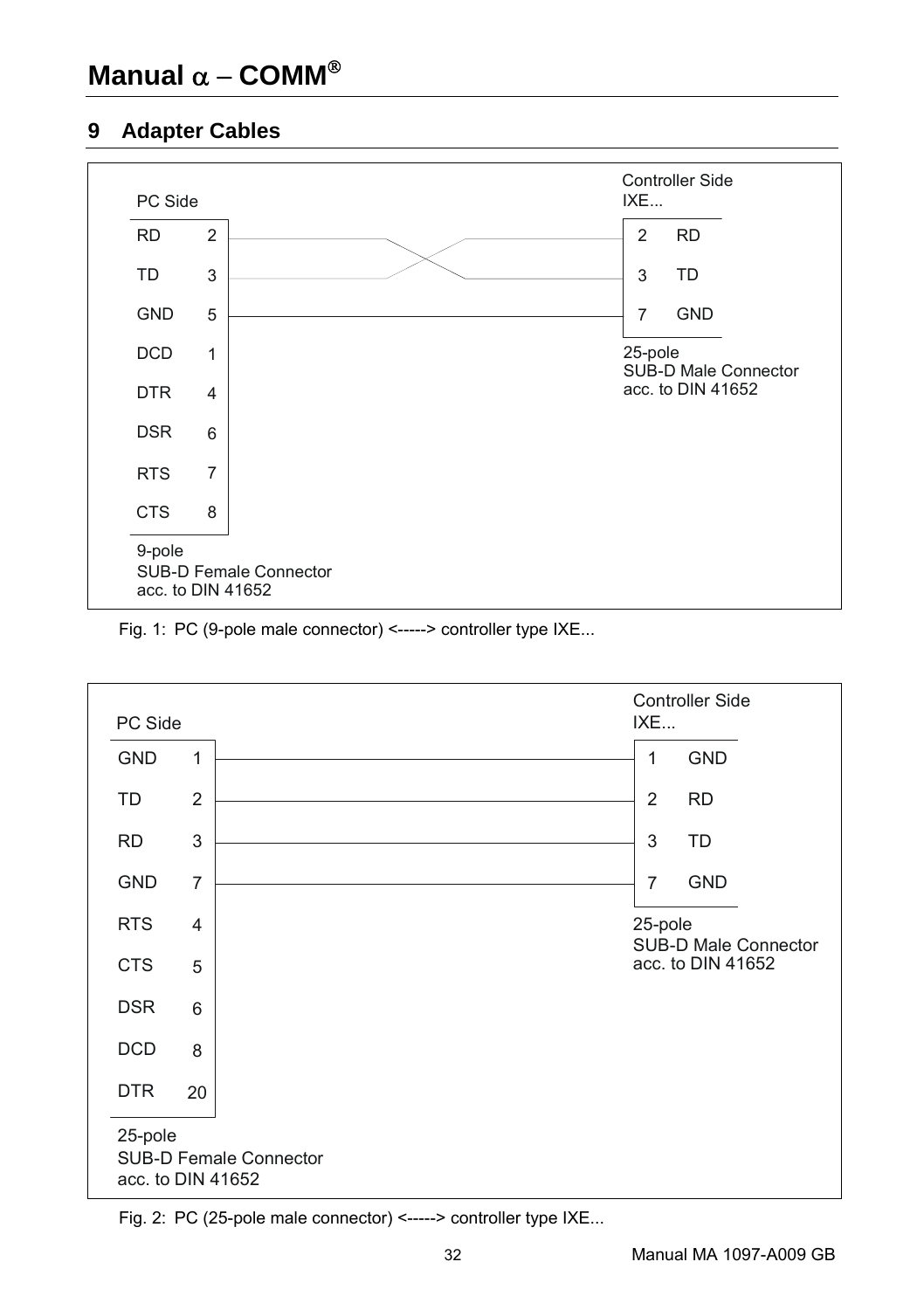





Fig. 4: PC (25-pole male connector) <-----> connector type SAM...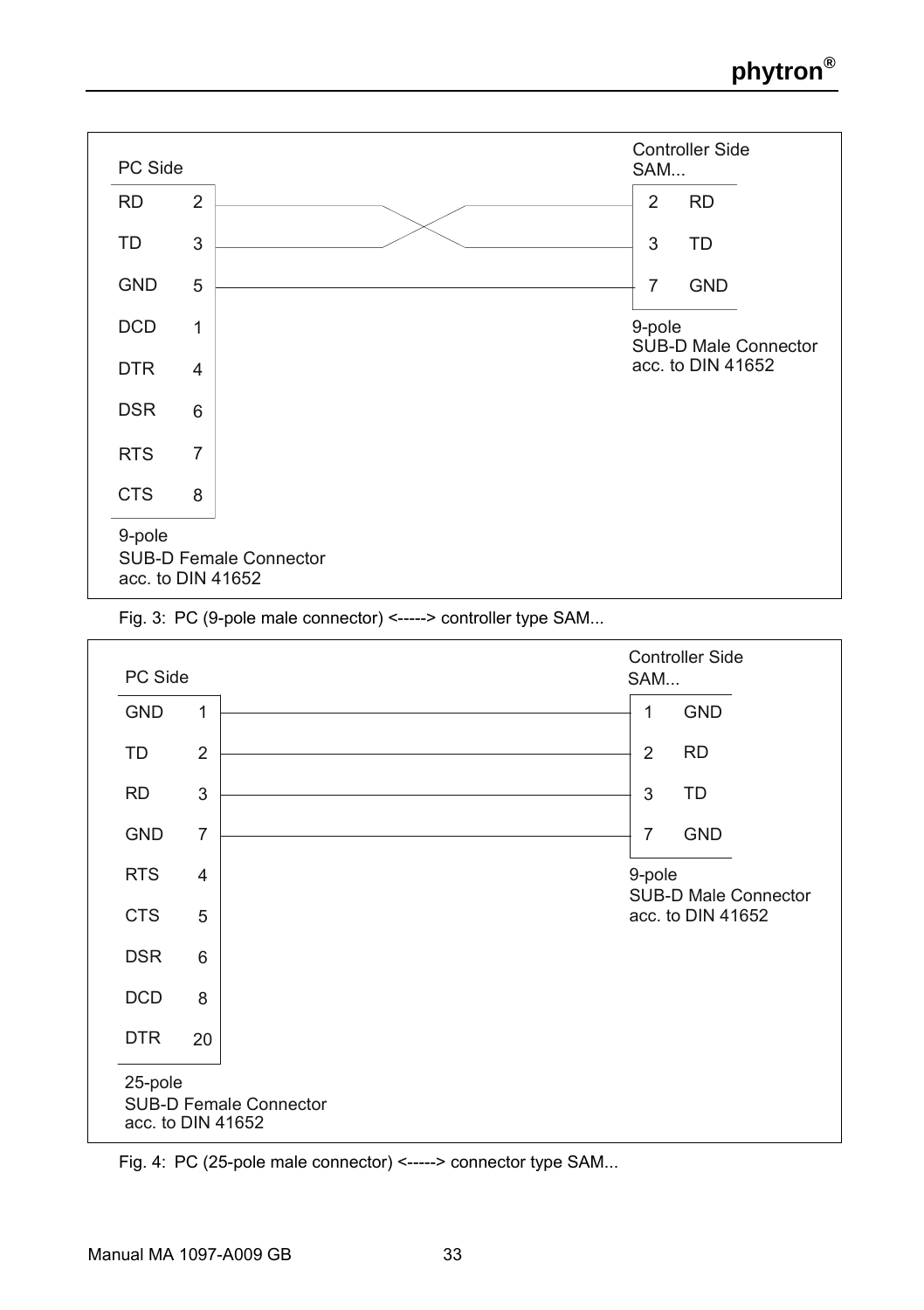





Fig. 6: PC (25-pole male connector) <-----> controller type PLS 02A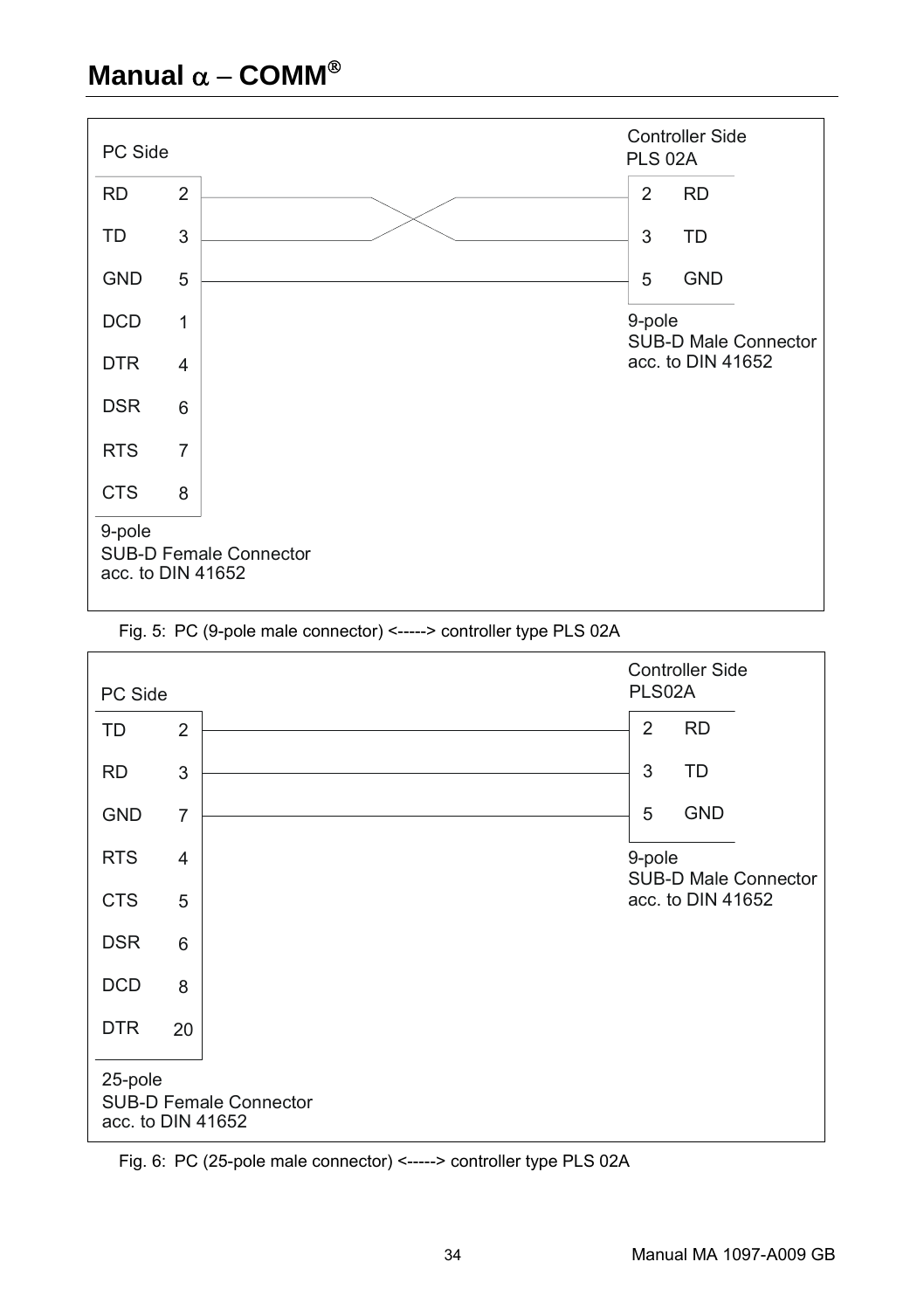# **10 Copyright and Limitation of Warranty**

The software  $\alpha$ -COMM and any documentation delivered with it are protected by copyright law.

 $\alpha$ -COMM as a freeware product will only give you the right to make backup copies for personal use. However, the program must not be changed neither be sold.

#### **Limitation of warranties**

The software  $\alpha$ -COMM and its documentation have been made with great carefulness and have been reproduced under effective controlling measures. Nevertheless there might be mistakes. Phytron-Elektronik GmbH therefore will take no responsibility for any damage resulting from the use of the software and / or the manual. If you detect any mistake in the manual or in the software, we would appreciate any information about this to increase the quality of the product.

We refer to our delivery conditions and terms of payment, particularly to item VII Liability and item IX Software utilization.

By installing, copying or using otherwise the software product, you agree with our delivery conditions and terms of payment .

If you don't agree to these delivery conditions, you won't be authorized to install or to use the software product.

#### **Trade marks**

In this manual several trade marks are used which are no longer explicitly marked as trade marks within the text. The lack of this signs may not be used to draw the conclusion that these products are free of rights of third parties. Some product names used herein are for instance

- $\bullet$   $\alpha$ -COMM is a trade mark of the Phytron-Elektronik GmbH.
- Microsoft is a registered trade mark and WINDOWS is a trade mark of the Microsoft Corporation in the USA and other countries.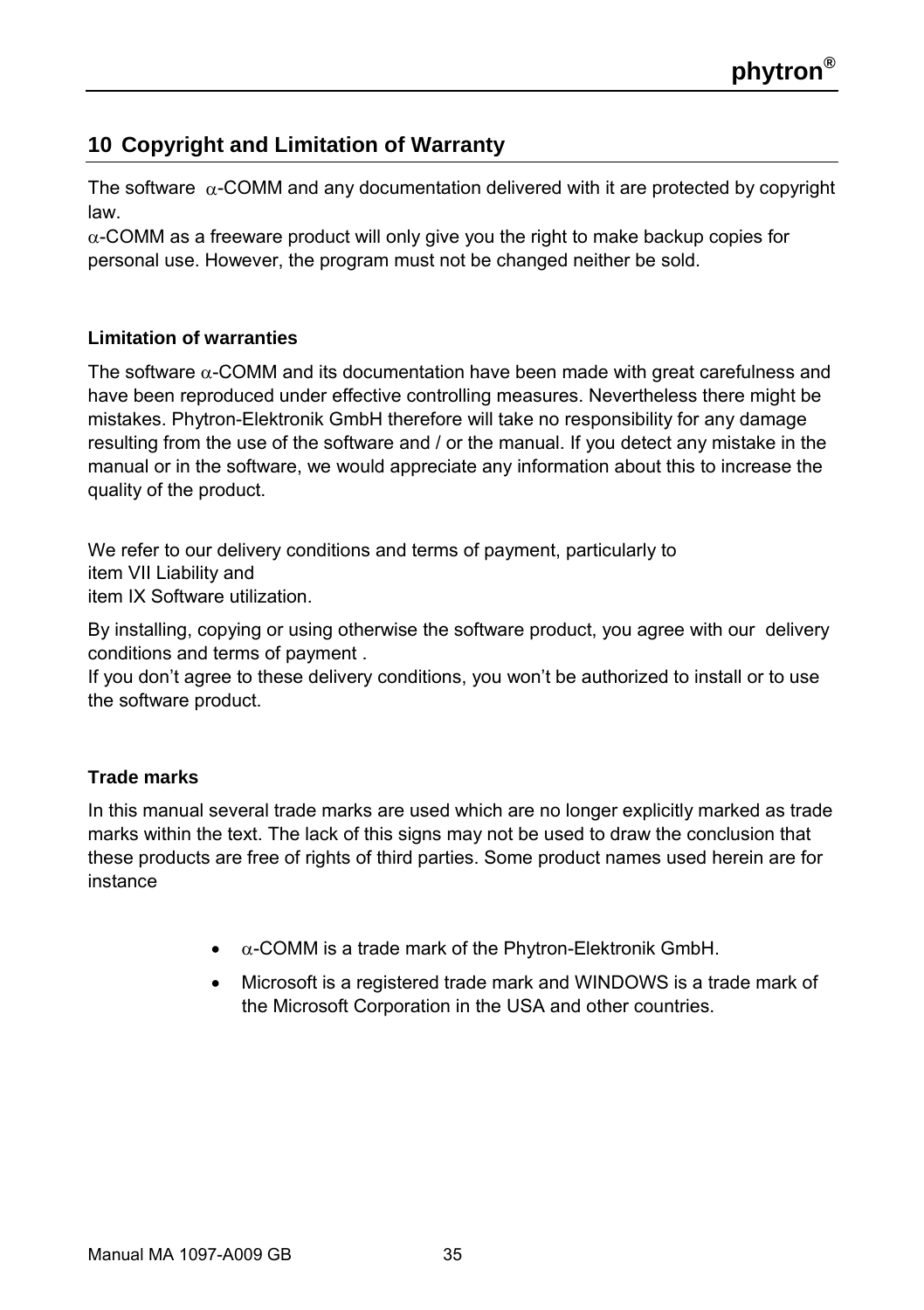### **11 Index**

# **A**

Alpha(α)-COMM-Icon 11 Alpha.par 8 Alpha3.ini 29 AlphaC1.CAB 6 AlphaC2.CAB 6 AlphaC3.CAB 6 AlphaCommV3.exe 8 Axes 5

### **B**

Baudrate 26, 31

# **C**

Cabling 30 Capital letter 20 COM Interface 30 Copyright 2, 27

#### **D**

Defect cabling 23, 30 Direct mode 20 Disk 7

### **E**

Edit 13

#### **I**

Input 22 Installation program 7 Interface problem 30 Interface problems 30 IO-Monitor 22

### **L**

Loopback 23

#### **M**

Main features 5 Megacard 15, 17, 19 Modem 28 Modem setting 27

#### **O**

Online-Modus 28 Operating system 6 Operation 21 Options 25 Output 22

#### **P**

Program version 27

### **R**

RAM 6 Register 5 Research 13 RS monitor 23

#### **S**

Search 13 Selection menu 9 Send 16 Setup.exe 6, 7 Setup.lst 6 Standard values 31 Start 4 State line 9 System requirements 6

# **T**

Telephone call 28 Test program 5 Timeout 27 Transmission 13 Transmission format 27, 28

#### **W**

Window 28 Windows 4 Working environment 9

# **X**

x\_Par21.par 8